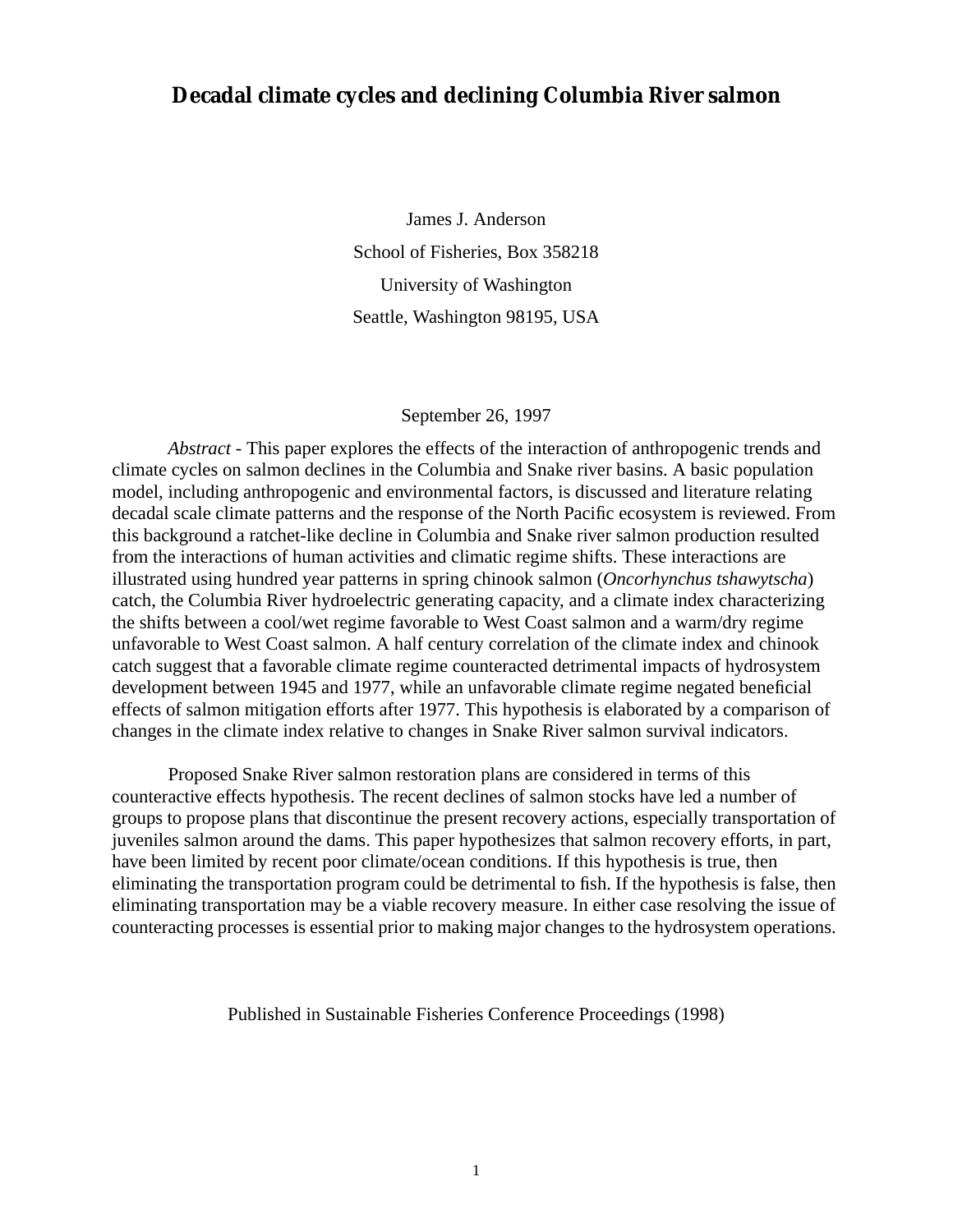The catch of Columbia River chinook salmon (Oncorhynchus sp.)has declined over this century (Fig.1) and recently has reached record low levels with many stocks extinct and others on the brink of extinction (Stouder et al. 1997). The decline, from over 10 million to under 2 million adult fish, has been oscillatory and is the result of both natural and anthropogenic factors (Lichatowich and Mobrand 1995). Three major anthropogenic factors are generally mentioned: 1) loss by fishing; 2) loss of spawning and rearing habitat from agriculture, grazing, logging, mining and dams; and 3) loss during river migration related to passing through the dams and reservoirs of the hydrosystem (Ebel et al. 1989, Wissmar et al. 1994). In addition, the decline has been affected, sometimes enhanced and sometimes diminished, by the natural cycles of the climate and ocean. In this paper I consider the interactions of these factors. I first discuss the theoretical basis for the interaction of anthropogenic and natural processes, especially those involving climate. I then review information on climate regime shifts and the response of the North Pacific ecosystem. I then focus on the Columbia River system and how the climate has confounded our understanding of the decline of the salmon stocks in the system.



**Fig. 1** Total chinook catch in the Columbia River system.

#### **Methods**

To establish a conceptual framework for the problem consider that a salmon stock decline is the result of cumulative and cyclic factors. Assume that the cumulative degradation of a stock is the result of anthropogenic processes while the cyclic processes are typically the result of natural environmental processes drive ultimately by a climate/ocean interaction. In terms of a stock recruitment equation, natural and anthropogenic factors are added to traditional density dependent and independent mortality terms giving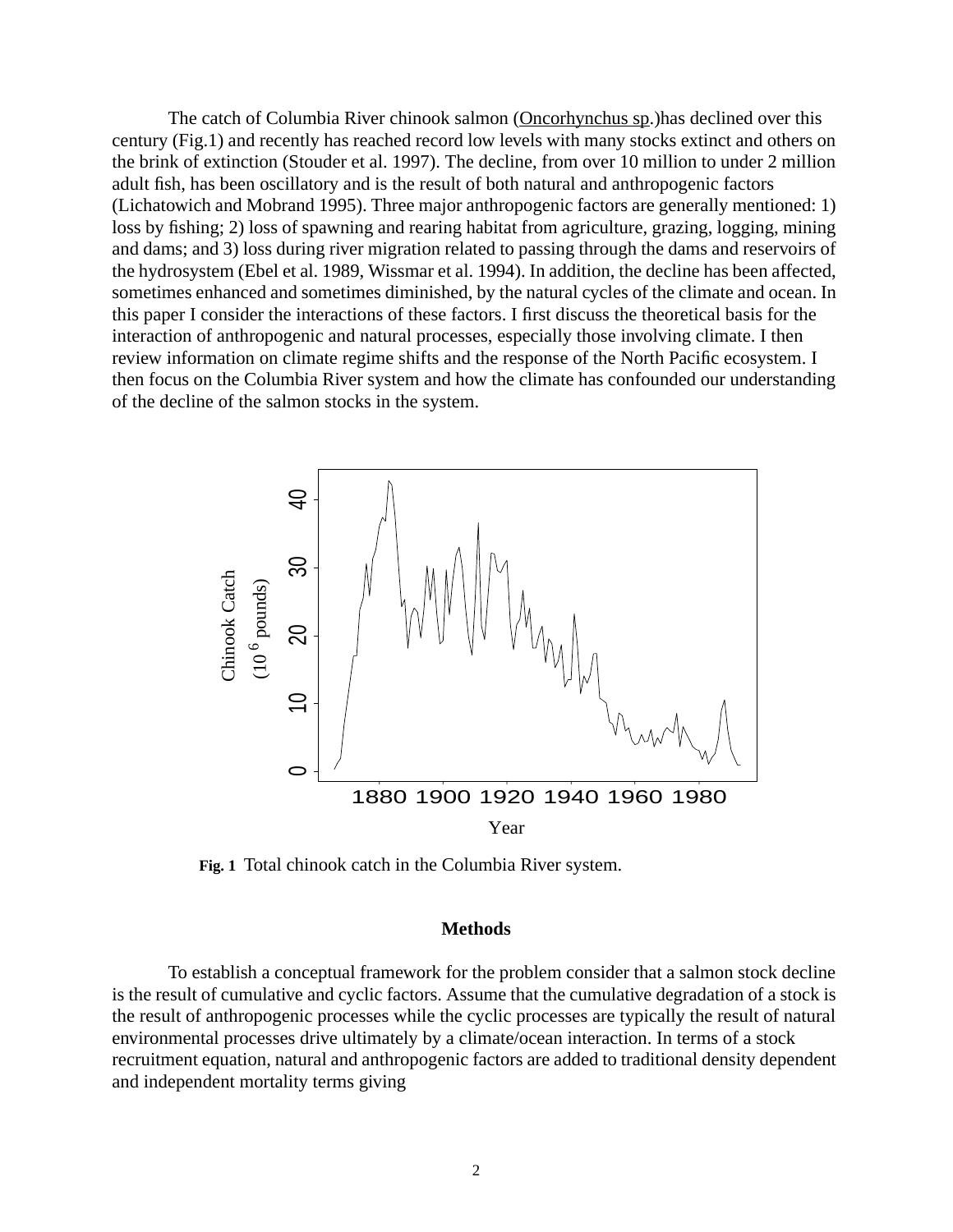$$
R_t = a S_t e^{-\alpha(t) - \beta(t) - bS}
$$
 (1)

where  $R_t$  is the recruitment of fish into the stock from brood year *t*,  $S_t$  is the stock size in year *t*,  $\alpha(t)$  is a mortality rate due to anthropogenic factors,  $\beta(t)$  is a rate of decline from natural environmental time varying factors and *a* and *b* are the Ricker density independent and density dependent mortality factors which are taken to be time independent for this example.

In the traditional fisheries management paradigm  $\alpha(t)$  and  $\beta(t)$  are ignored and the parameters *a* and *b* are assumed constant with variations due to random processes. This simplified two parameter model (based on *a* and *b*) has outlived its usefulness for stock management, especially when a need exists to separate the impacts of human actions from climatic variations. In its place and number of approaches have been suggested to included additional factors. Adkins et al. (1996) outlined three approaches to evaluate climate effects on stocks. The first approach, designated as the "effect of climate variables method" explicitly includes climate variables in the spawner recruitment curve. In terms of eq(1) this is formulated as  $\beta = c_i E_t$  where *i* designates stock specific variables and *t* designates time specific variables, *c* is a stock specific coefficient, and *E* is a time specific climate variable, such as temperature. The second method, designated the "one-time shift method", involves using one set of the stock recruitment variables before a climate regime shift and a second set of variables after the shift. The equation then has an *a b* set for each regime and  $\beta = 0$ . The third method, called the "common influence method", involves defining a common climate factor for a number for stocks and then fitting  $eq(1)$  in a multiple regression for stocks sharing the common effect through  $\beta(t)$ , which varies over time.

The model must be expanded to account for the anthropogenic effects. In the Columbia River the cumulative impacts of dams, overfishing, irrigation and intensive land use are significant factors contributing to the decline of stocks. To illustrate how these factors in principle alter the stock recruitment system assume in eq(1) that  $\alpha(t)$  is a linearly increasing function with time so the population exhibits a gradual "slide" towards extinction (Fig.2). This description is inadequate though to assess the significance of cumulative anthropogenic processes when they occur along with climatic cycles. When cyclic natural and cumulative anthropogenic variations combine, the stock decline will assume a "ratchet" like character where the stock increases and decreases with the periodicity of the natural cycles. Over a number of cycles, though, the population declines (Lawson, 1993, Lichatowich and Mobrand 1995). This pattern is illustrated in eq(1) with  $\alpha$  linear increase in  $\alpha(t)$  and a sin wave in  $\beta(t)$ . The resulting population has a ratchet pattern as it declines to extinction (Fig.2). If the population is only observed within the period of an environmental cycle, identifying the contributions of the natural and the anthropogenic changes to the decline are difficult to assess.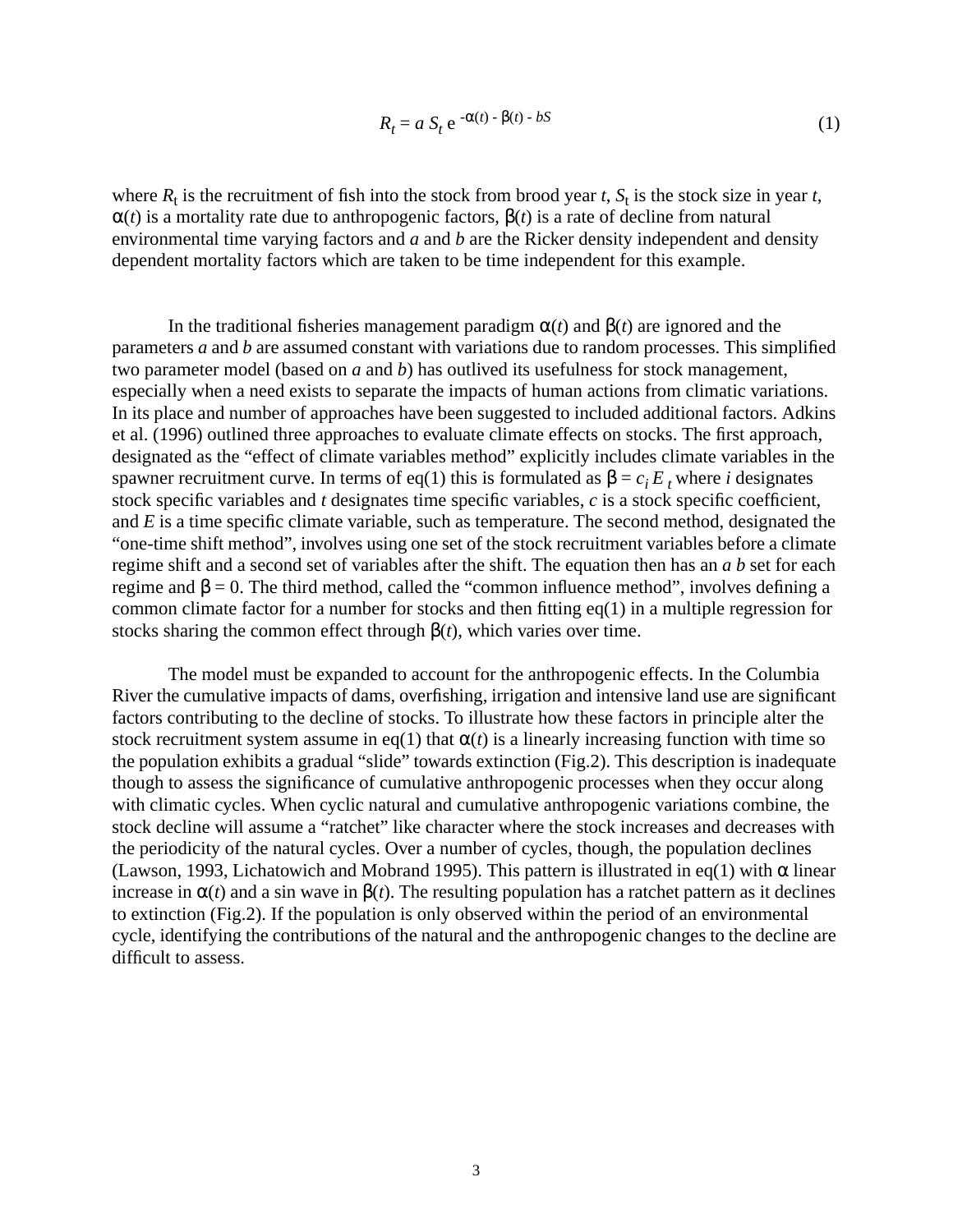

**Fig. 2** Example of salmon decline under slide and ratchet processes. A population extinction slide is driven by increasing cumulative anthropogenic impacts,  $\alpha(t)$ , and a constant climatic effect, β. The population ratchet to extinction is driven by increasing cumulative anthropogenic impacts, α(*t*), and a climatic cycle β(*t*).

To explore this system in the context of a fishery consider that the cumulative human impact results from direct exploitation of the population and by indirect impacts, such as degradation of the habitat. In either case, the anthropogenic based trend typically evolves in three stages (Fig.3). The first stage (I) is *expansion* in which the population is directly or indirectly affected without regard to the consequences. In the second stage (II) activity is controlled through *regulation* to achieve some purpose such as to maximize yield or to distribute the economic benefits of the resource. If the regulation does not sustain the population, the third stage (III) follows in which the population's existence is *threatened* and mitigation actions are taken to recover the population.

For populations declining in a ratchet pattern the threatened stage is entered after the anthropogenic factors, acting over a long term, finally depress the population to a critically low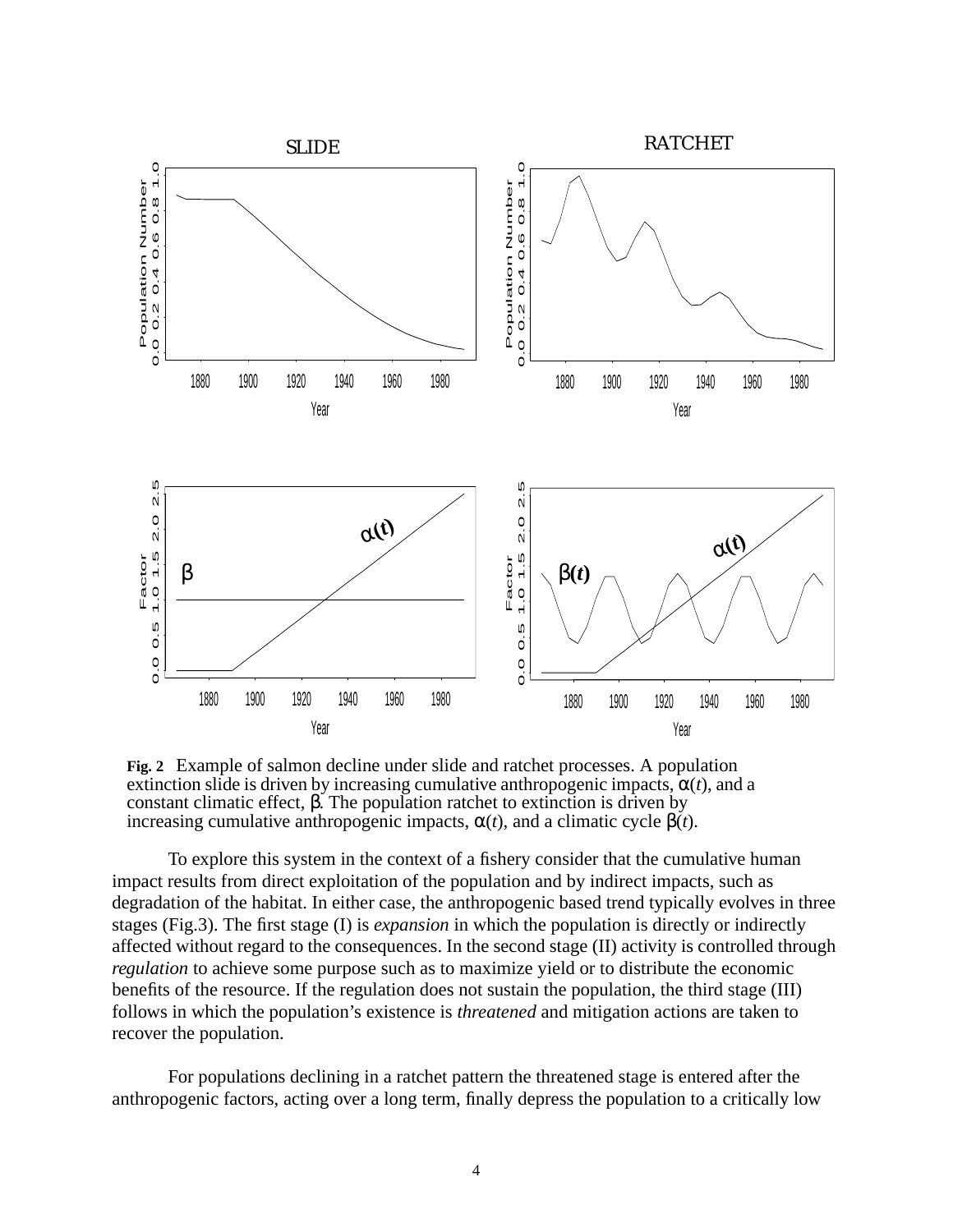level at which the natural fluctuation can drive it toward extinction. Under this scenario the natural place to define the beginning of the *threatened stage* is when the population is either at a high point or appears to have stabilized its abundance. From this *threatened abundance, N*threatened, the decline in the natural factors drive the population toward  $N_{\text{extinct}}$  where genetic and ecological factors (Shaffer 1981, Soulé 1987, Thompson 1991) affect its sustainability. Thus N<sub>threatened</sub> is an early warning mark that, because of the uncontrolled nature of the natural cycle, is inextricably linked to *N*extinct. Defining *N*threatened is not an easy matter though because it depends on the magnitude of  $\beta(t)$ , the continued rate of decline of anthropogenic factors, the effectiveness mitigation actions to reverse  $\alpha(t)$ , and the periodicity in the natural cycle. This example illustrates that extinction should be considered in the context of the cyclical variations and not just when a population is near extinction. This point was also emphasized by Lawson(1993).



**Fig. 3** A population extinction ratchet results from a natural cycle combining with cumulative anthropogenic use. Prior to exploitation the population varies in a natural cycle. Human use alters the population in three stages: (I) a period of expanding use, (II) a period of regulated use and (III) a period of threatened use where the actions may taken to recover the population. The population enters a threatened status, when the most recent peak falls below  $N_{\text{thread}}$ . At population level  $N_{\text{extinct}}$  it is unlikely that the stock can be sustained.

#### **The North Pacific ecosystem and decadal climate patterns**

Considerable evidence indicates cycles in environmental conditions occur at many temporal scales and interact with many points in the salmon's life cycle. Before considering these interactions first consider evidence that oceanic and climatic fluctuations play major roles in the natural variations of the North Pacific ecosystem of which salmon are an integral member.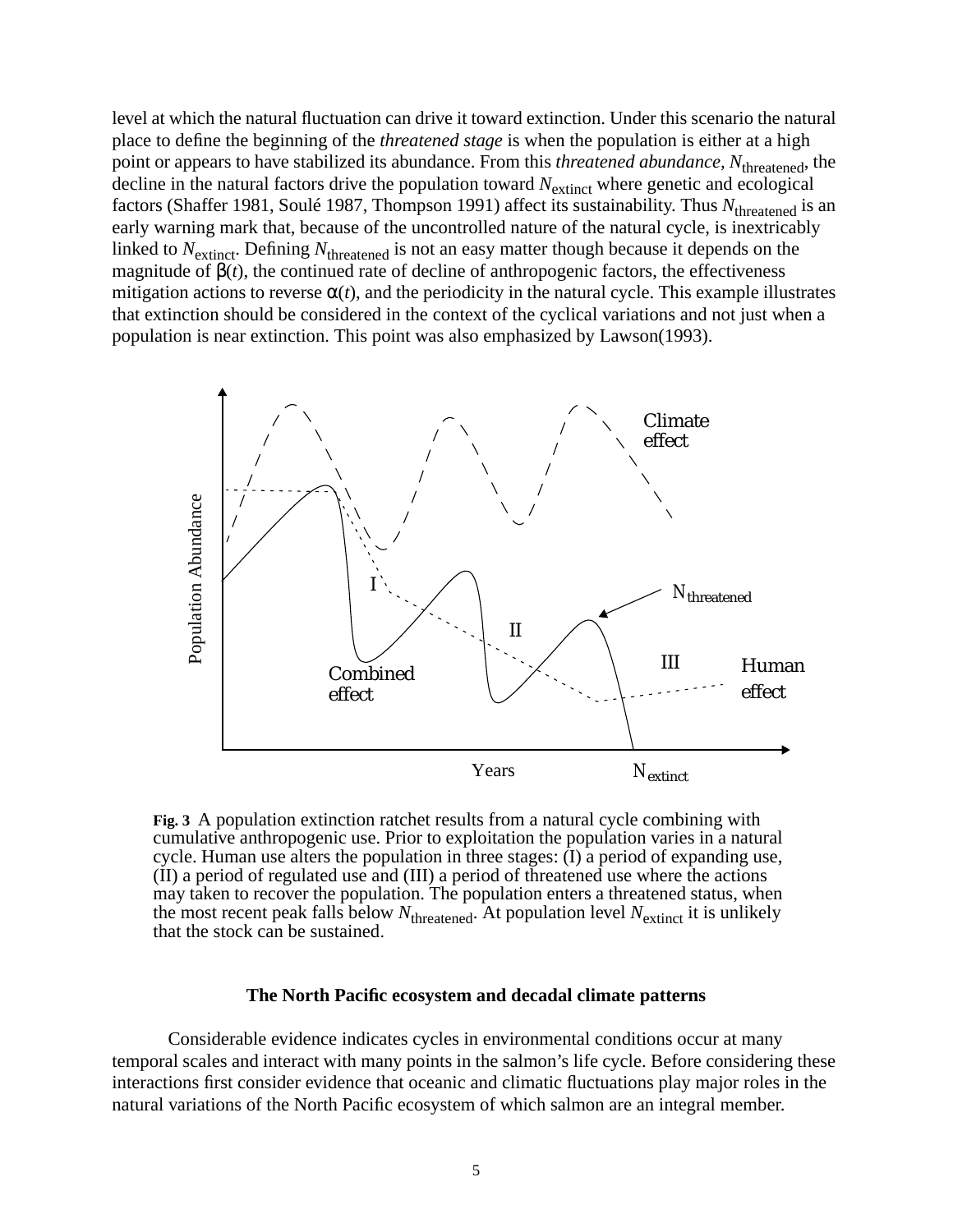#### *Fish and climate patterns*

Multidecadal fluctuations in fish stock abundance have been observed for centuries (Rothschild 1995), but an appreciation of the importance of climate-fish fluctuations is relatively recent. The longest record of fish population fluctuations was obtained from a 2000 year sedimentary record off California. A surrogate record for the abundance of Pacific sardines and northern anchovy, inferred from scales in sediment cores, exhibited strong fluctuations over two millennia. A spectral analysis of the records revealed a peak at periods of about 60 years (Smith 1978, Baumgartner et al. 1992, Sharp 1992). The contribution of climate to these types of fluctuations was inferred from a similar pattern of climate indicators and sardine (*Sardinops*) catches around the Pacific basin (Kawasaki, 1984). One of the earliest papers on fishery oceanography documented the impact of the 1972-73 El Niño on the crash of the Peruvian anchovy fishery (Valdivia 1978). The general significance of climate on fisheries variability has also been the focus of other treatises (Smith 1978, Gantz 1992, Beamish 1995, and others).

#### *Ocean/climate mechanisms*

For the North Pacific studies detailing the decadal scale ocean variability and the ecosystem have mostly emerged since 1990 and were motivated by a striking shift in oceanic and biological conditions that occurred between 1976 and 1977. The oceanographic literature reported the shift as a change in the intensity of the winter time Aleutian Low pressure regime between 1976 and 1977, which was associated with a major and persistent change in oceanographic conditions (Fig. 4). The regime shift occurred as an abrupt change in the large-scale boreal winter patterns over the North Pacific. The change was marked by a southward shift and intensification of the Aleutian Low and prevailing westerlies over the mid-central and eastern Pacific (Graham 1994, Miller et al. 1994). In particular, the sea surface temperatures warmed.

The mechanisms driving these decadal scale interactions of the atmosphere and currents are not clearly understood. Studies have suggested they involve ocean-atmosphere couplings (Graham 1994), an 11 year variation in solar radiation (van Loon and Labizke 1994, Kerr 1995) and even the 18 year lunar cycle (Currie and Fairbridge 1986, Parker et al. 1995). Lagerloef (1995), following an idea proposed by Reed (1984), demonstrated that short period random forcing of the winds, decoupled from any long term cycles, can also produce a bidecadal periodicity in winds and ocean temperature anomalies. Theoretical papers have also discussed the importance of changes in the ocean heat flux, the thermocline depth (Graham 1994, Miller et al. 1994) and northward advection of warmer water along North America (Emery and Hamilton 1985, Bakun 1996). The warm coastal water of the warm/dry regime has been associated with a strong Alaska Gyre circulation which may be induced by weakening of upwelling on the west coast of North America (Hollowed and Wooster 1992). In contrast, the temperature change can also be considered as a cooling of the coastal water in the cool regime resulting from changes in nearshore winds related to the intensity of the Aleutian Low pressure system (Bakun 1996).

Although the warm and cool regimes appear to persist over about two decades, other periods have also been noted. Using a spectral analysis of twenty-one climate records over about 100 years Ware(1995) identified four dominant time scales: a 2-3 year (quasi-biennial oscillation), 5-7 year (El Niño - Southern Oscillation), 20-25 year bidecadal oscillation, and a poorly resolved,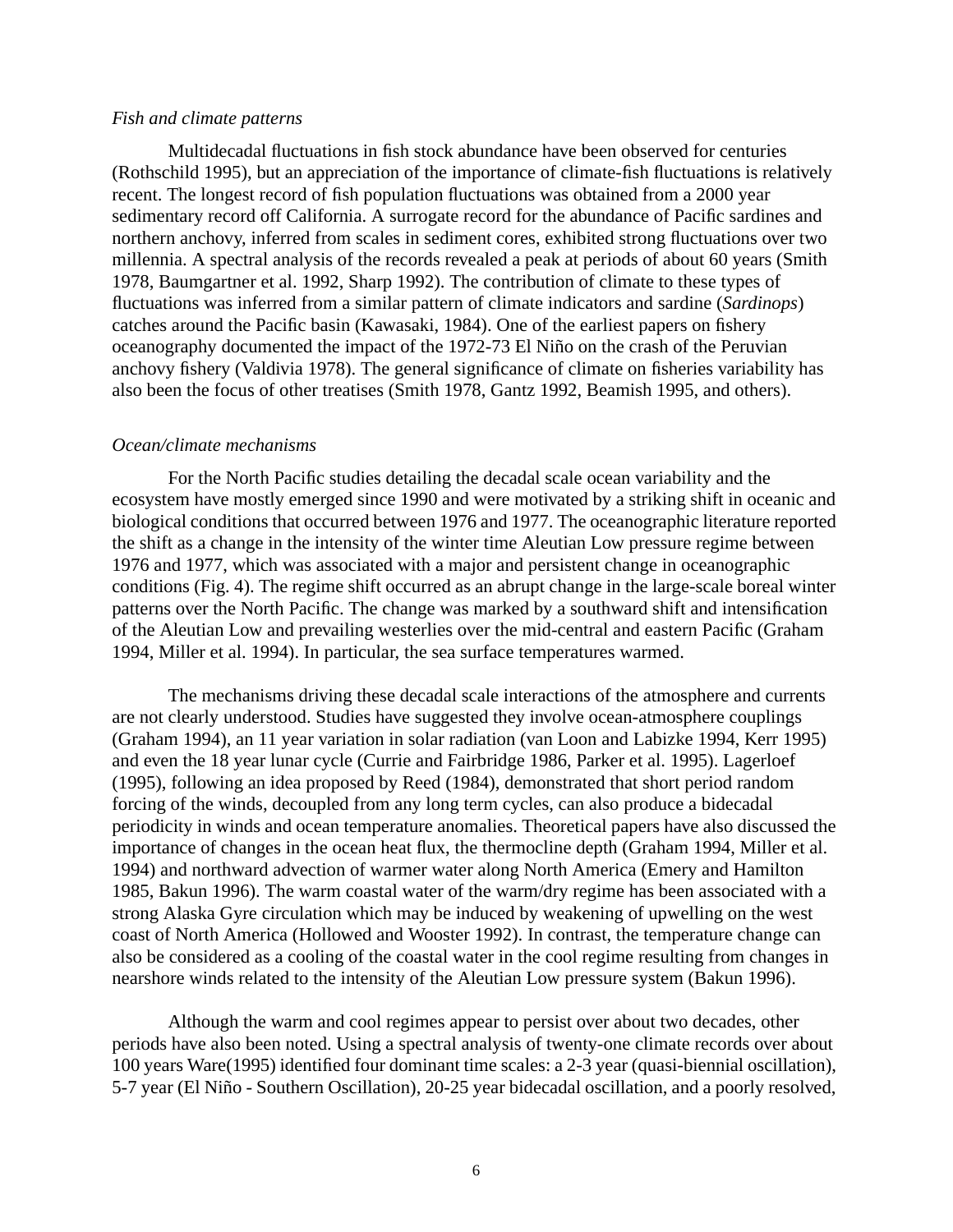very low frequency oscillation with a 50-75 year period. Of his indicators, the bidecadal scale oscillation is most identified with the 1977 regime shift. A hundred year simulation of Northeast Pacific winter drift patterns and a 500 yr. record of tree ring growth data from Oregon exhibited cycles with a dominant period of 18 and 17.1 years respectively (Ingraham et al. in press). The tree ring data, similar to Ware's analysis, had a significant spectral peaks at 4 and 50 years (Richard A. Hinrichsen personal communication). Mantua et al. (1997) noted a decadal scale period with major climate shifts in 1925, 1947 and 1977.

# *Plankton response*

Climate regime shifts also have had significant impacts on Northeast Pacific plankton. The 1977 regime shift, allowed warm sea surface water to move further northward and increased phytoplankton production in the Alaskan Downwelling Domain. At the same time the upwelling intensity in the West Coast Upwelling Domain and the associated phytoplankton production both decreased (Venrick et al. 1987, Ware and Thompson 1991). Current patterns also affected the advection of Subarctic Current and Alaskan Gyre zooplankton into the Domains. Abundant zooplankton levels in the Downwelling Domain have occurred with intense Aleutian Lows (warm regime) and abundant zooplankton in the west coast Upwelling Domain have occurred with weak Aleutian Lows (cool regime) (Wickett 1967, Brodeur and Ware 1992, McFarlane and Beamish 1992, Beamish and Bouillon 1993, Roemmich and McGowan 1995).

Several models have been proposed for the connection between climate and phytoplankton production, which in part drives changes in fish production. Venrick et al. (1987) postulated increased phytoplankton production is driven by increased vertical mixing during intense Aleutian Low. Roemmich and McGowan (1995) also hypothesized that, in the California current system, decreased zooplankton abundance after the 1977 regime shift was in part the result of suppression of nutrient supply by enhanced stratification. Gargett (1997) expanded on these hypotheses connecting stability, decadal fluctuations, phytoplankton growth and salmon. Because increased stability limits the surface layer nutrient flux, which limits plankton growth but restricts phytoplankton mixing out of the photic zone, vertical mixing has counteracting effects and so plankton growth should be optimized at some optimum 'window' of surface water stability. The window of optimum stability would change with latitude in Gargett's hypothesis to generate out-of-phase variations between northern and souther salmon stocks. Wong et al. (1995) proposed an alternative explanation for the phytoplankton growth relationship with the Aleutian Low intensity. The hypothesis is based on the recent findings that iron can become a limiting nutrient for phytoplankton production in the open ocean. The iron source is terrestrial, so North Pacific phytoplankton production could be correlated with atmospheric transport of iron from Asia. In this scenario, larger iron transport during an intense Aleutian Low would increase phytoplanknton production in the Alaskan Gyre.

# *Salmon response*

Climate regime shifts are also associated with variations in salmon stocks. Trends in total salmon catches in the warm regime, post 1977, increased primarily from increased production of salmon from Alaska (Ware and McFarland 1989, Francis and Sibely 1991, Hollowed and Wooster 1992, Beamish 1993, Beamish and Bouillon 1993, Francis 1993, Francis and Hare 1994, Cooney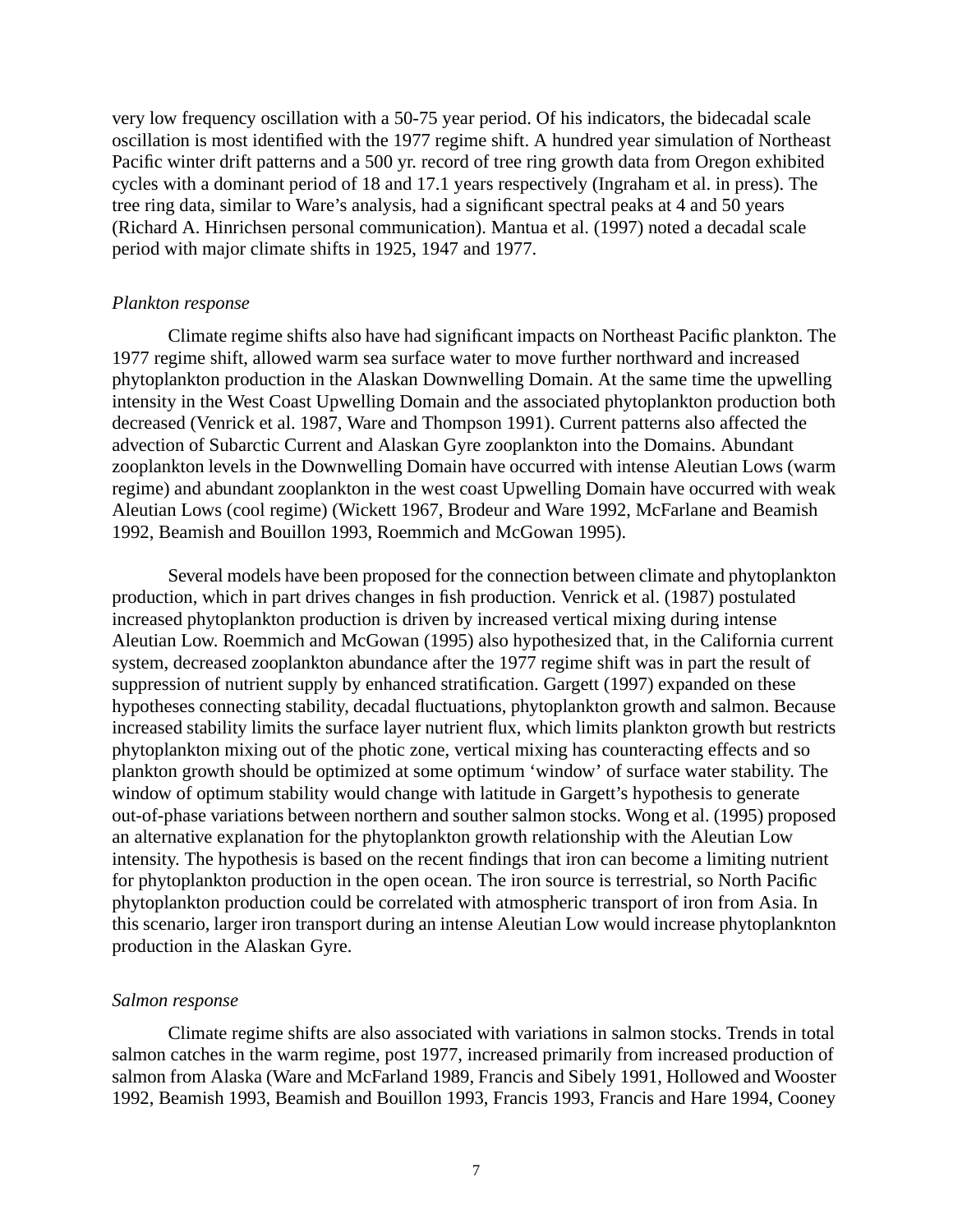et al. 1995, Mantua et al. 1997). The pattern was particularly strong with Bristol Bay sockeye (O. nerka), which jumped from catches, on the order of one million fish in the early seventies, to a record catch of 44 million sockeye in 1995 (van Amerongen 1995). The general trend was the same for pink ( O. gorbuscha), coho ( O. kisutch), and chinook (O. tshawytscha), from Alaska with upward trends beginning in 1976-77 and continuing into the eighties (Beamish 1993). These Alaskan catches remained high in the early 1990s. The pattern (comparing the 1950s to the 1980s) is also evident over a wide range of the Gulf of Alaska for sockeye, pink, chum (O. keta), coho, chinook salmon and steelhead (O. mykiss) (Brodeur and Ware 1995).

A trend in Alaskan chinook size also correlates with the regime shift, with decreasing sizes from 1951 and 1975 followed by an abrupt shift with increasing average chinook weight in 1977-78. This pattern first appeared in the northern stocks, with some southern stocks showing the increasing trend beginning in 1983, while other southern chinook stocks did not exhibit the increase (Beamish 1993). In contrast, declining size and increasing age at maturity were observed for chum salmon stocks from western North America between 1972 and 1992 (Helle and Hoffman 1995), and in the North East Pacific, halibut exhibited a decline in weight since 1976 (Parma 1995).

## *Latitudinal patterns*

Evidence indicates that regime shifts have opposite effects on high- and mid-latitude biological populations. A century long record of sardine catch exhibited a striking coherence among several stock in the mid-latitudes of the Pacific Ocean. Isolated stocks of *Sardinops* spp., from Chile, Asia, and California had high catches about 1940 and 1990 with low catches in the 1970s. The catch statistics closely followed the sea surface temperature anomaly for the Pacific Basin (Kawasaki 1984, Sharp 1992). After 1977 the higher latitudes of the North Pacific exhibited increasing salmon catch trends from Alaska, Russia, Canada and Japan (Beamish and Bouillon 1993). West Coast salmon populations however, exhibited evidence of decline after the 1977 regime shift (Richards and Olsen 1993, Francis and Hare 1994). Furthermore, a 60-year data record between 1925 and 1985 showed that Gulf of Alaska pink and sockeye salmon catches were in phase, but they varied inversely with catches of Washington/Oregon/California coho (Francis 1993). The pattern was clear; Alaskan and West Coast salmon stocks oscillated out of phase. In the dry/warm regime Alaskan catches increased and the West Coast catches decreased and during the wet/cool regime the Alaskan catches decreased and the West Coast catches increased. This inverse Alaska and West Coast pattern was also evident in marine survival of hatchery reared salmon. Coronado-Hernandez (1995) estimated marine survival of 8596 coho, 11051 chinook, and 1389 steelhead tag groups from Alaska to California. In general, survivals declined over most of the geographical range and were particularly notorious in the late 1970s and in the late 1980s. Alaska coho exhibited the opposite trend with marine survival increasing in the late 1970s and 1980s.

#### *Ecosystem mechanisms*

The impact of regime shifts on salmonid marine survival and production is complex. In general, the Alaska stocks appear to be favored by the warm regime because of increased phytoplankton production, which increases the forage base of the fish. Factors that increase the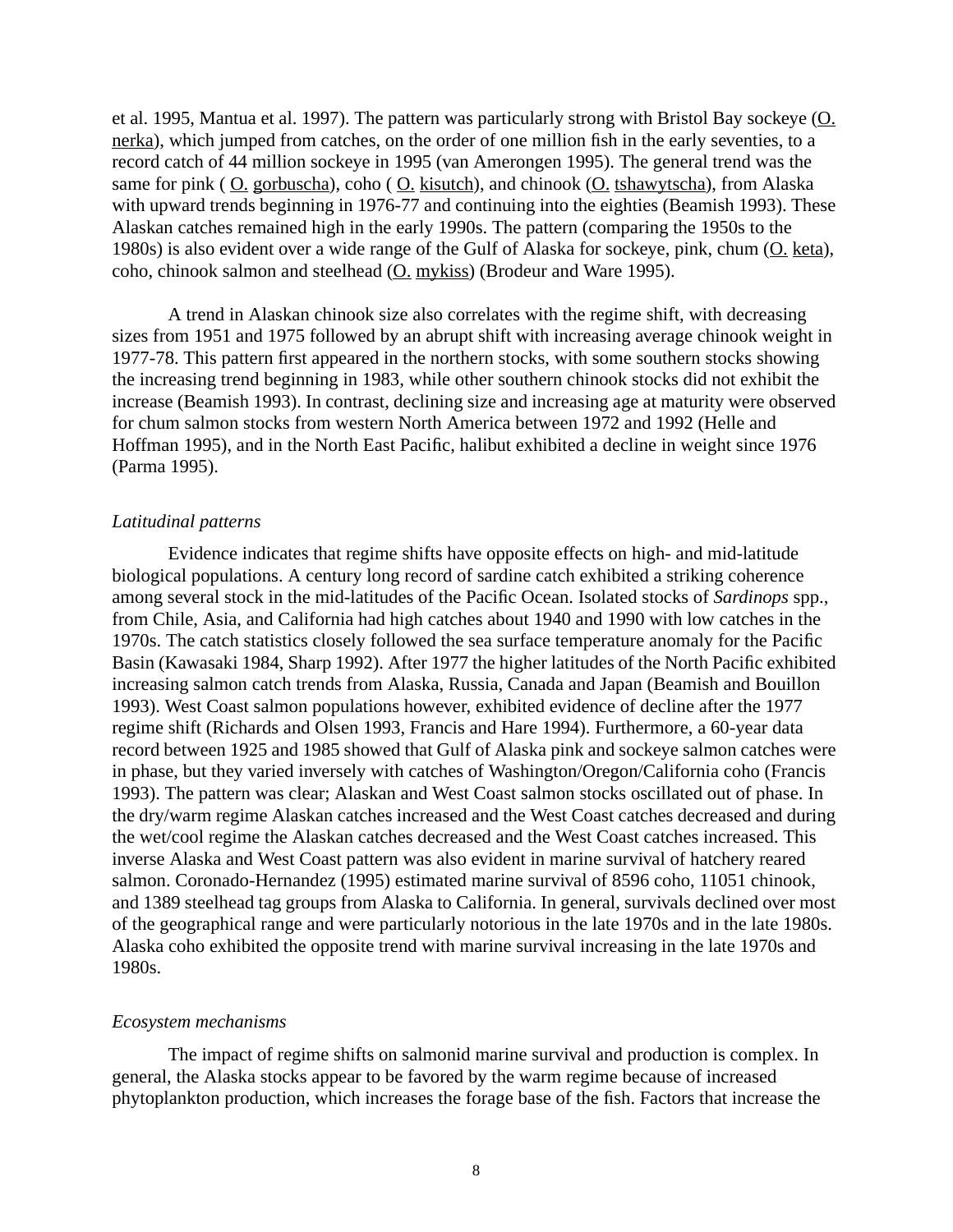fish forage base in the Downwelling Domain in the warm regime appear to decrease it for fish in the West Coast Upwelling Domain. In the cool regime the same factors appear to have the opposite effect. Gargett (1997) hypothesized the inverse relationship between salmon productivity in the Upwelling and Downwelling Domains results from opposite response of plankton productivity in the two Domains. Increased stability in the Upwelling Domain decreases phytoplankton productivity by decreasing nutrient flux into the surface layer. Increased stability in the Downwelling Domain increases phytoplankton productivity by confining the plants to the photic zone. To connect the dynamics to decadal scale processes Gargett hypothesized a mechanism relating water column stability to climate. In the North, water column surface stability is dominated by salinity and so a strong winter Aleutian Low increases Alaska rainfall and runoff which increases the salinity gradient and surface layer stability. In the South a strong winter Aleutian Low shifts winds to a more southerly direction which may increases temperature and inhibit upwelling.

Predators are also and factor, and environmental changes between warm and cool water regimes may affect the distribution and abundance of predators. In particular, the movement of warm water mackerel northward during a warm regime may decrease survival of West Coast salmon smolts during their ocean entry. Mackerel may move north with an stronger West Coast Davidson current associated with a strong winter Aleution Low.

Finally, the climate regime shifts also affect the freshwater habitat of salmon. The interaction can be either positive or negative depending on the patterns of rainfall, snowpack, temperatures and runoff. For example, floods during the fall spawning can disturb redds reducing egg survival while floods in late spring may increase turbidity and smolt migration speed which together decrease exposure to predators.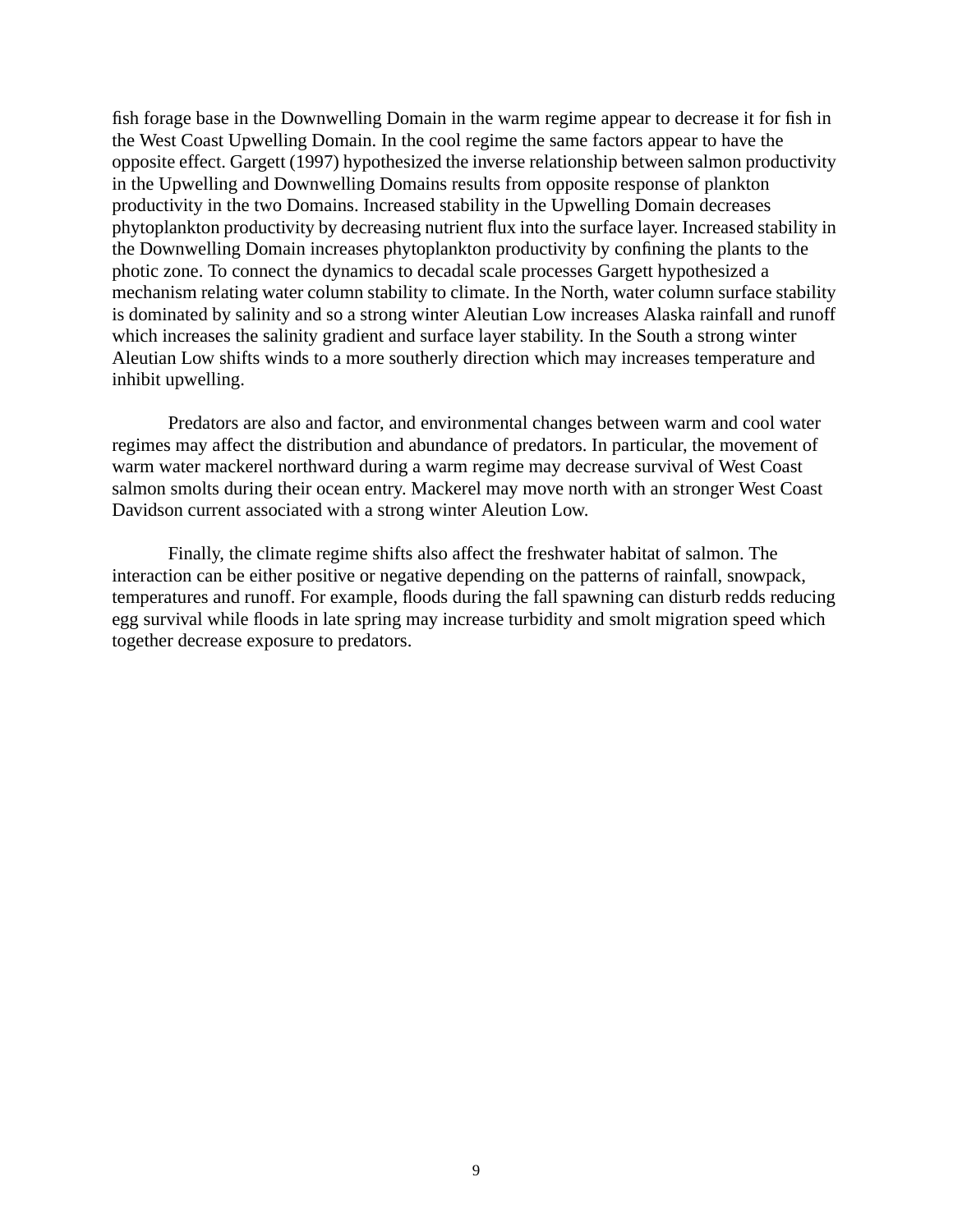

**Fig. 4** Currents and production Domains. Years with an intense winter Aleutian Low shift the Subarctic current northward, strengthen the Alaskan current and increase the Downwelling Domain production. Years with a weak Aleutian Low shift the Subarctic current southward and strengthen the California Current and the Upwelling Domain production. Shifts occur on decadal scales.

## *Regime shift indicator*

Relationships between climate and salmon are suggested in a variety of records. In these characterizations, a number of climate indicators have been used including the Kodiak winter air temperature (Francis and Hare 1994), the Central North Pacific winter atmospheric pressure index (Cayan and Peterson 1989), and the sea surface temperature anomaly based Pacific Decadal Oscillation (PDO) (Mantua et al. 1997) to name a few. Many other environmental changes, both physical and biological, are also correlated with decadal scale climate changes. Ebbesmeyer et al. (1991) found changes in forty environmental indicators correlated with the 1976 regime shift.

For comparison with Columbia River salmon, the Pacific Northwest Index (PNI) developed by Ebbesmeyer and Strickland (1995) is useful because it is a century-long composite index that characterizes Pacific Northwest climate patterns in both coastal waters and freshwater habitats. The PNI uses three measures: air temperature at Olga in the San Juan Islands, averaged annually from daily data; precipitation at Cedar Lake in the Cascade Mountains, averaged annually from daily data; and snowpack depth at Paradise on Mount Rainier on March 15 of each year. For each measure annual averages are normalized by subtracting annual values from the average of all years and dividing by the standard deviation about the average for all years.The three measures are averaged, giving a relative indicator of climate variations. Positive PNI values indicate warmer and dryer years than the average, and negative values indicate cooler and wetter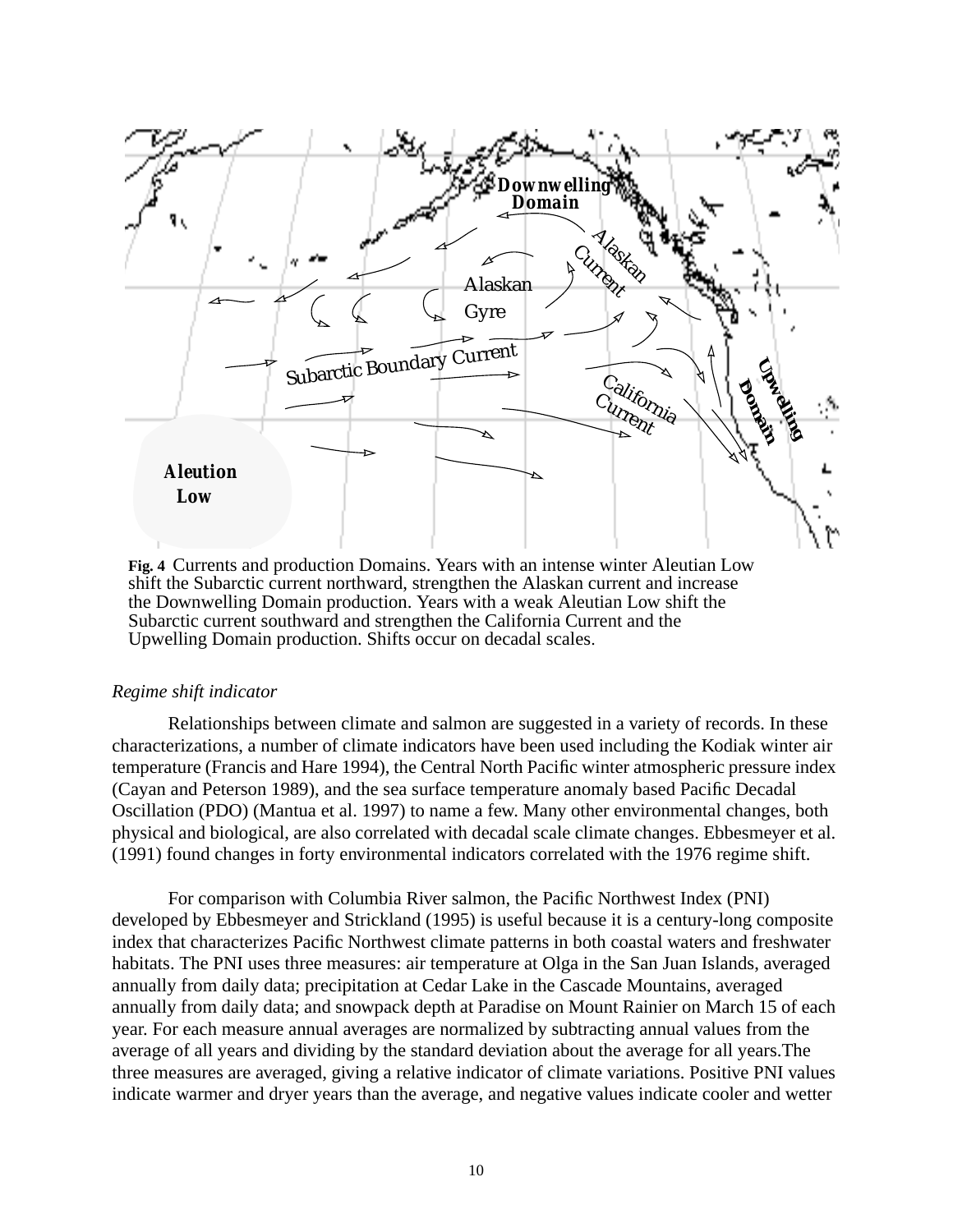years than the average. Over a 90 year record the running 5-year PNI average switches between warm/dry and cool/wet regimes on about a 20-year period. The cycle has a distinctive double-peak pattern with a strong regime shift followed by two weaker regime shifts and then another strong regime shift. The strong regime shifts in the PDO in 1925, 1947, and 1977 (Mantua 1997) are also evident in the PNI. If the pattern were to hold, the recent cooler wetter Pacific Northwest weather may be a weak regime shift which would be followed by a more intense period of warm dry weather. In support of an impending climate shift, Ingraham et al. (in press), evaluating a 500 yr. tree ring growth record and 100 year Gulf of Alaska winter surface drift simulation, suggest that the Northeastern Pacific climate recently shifted, or is due to shift, to the cool regime.



**Fig. 5** Relationship of catch of Columbia River spring chinook vs. the PNI. Both indicators are expressed as 5 year running averages.

## *PNI and Columbia River Salmon*

The evidence discussed above strongly suggests that salmon catch and climate cycles are correlated. Although catch is not a direct measure of abundance or survival, it does reflect abundance and is the only population information that spans the century. The PNI relationship with the Columbia River spring chinook catch (WDF and ODFW 1992) is especially compelling because of a strong coherence (Fig. 5). The evidence suggests that warm/dry Pacific Northwest climate regimes produce poor conditions for some Columbia River salmon and good conditions for Alaska salmon. The opposite effect, favoring Columbia River salmon, appears to occur in cool/wet climate regimes.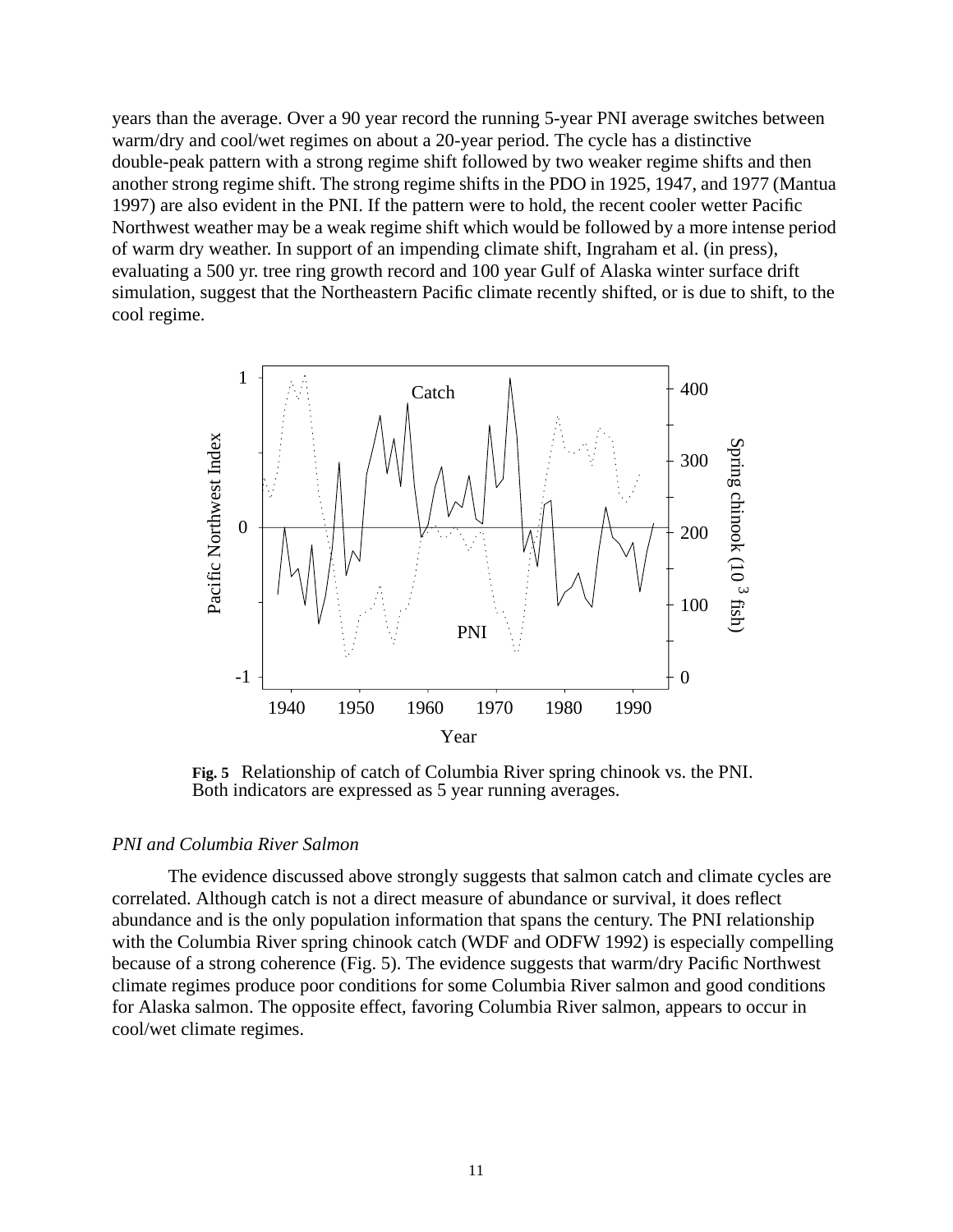## *Climate and the hydrosystem*

With these patterns established we can evaluate the combined impact of climate and the development of the Columbia River hydrosystem on salmon populations. Over the last hundred years three major climate shifts have occurred (1925, 1947, 1977) which in turn have significantly altered salmon survival. Embedded as a 50 year interval in the middle of this pattern the hydrosystem was developed. As hypothesized and illustrated in Fig. 3, climatic variations can mask anthropogenic impacts creating a complex history of salmon decline that is misunderstood if the climatic cycle is ignored. In particular, the patterns suggest that the climate cycle has masked both the negative impact of the Columbia/Snake River hydrosystem during its development and the positive impact of Columbia River mitigation measures implemented post-development.

To illustrate this idea of counteracting processes, consider the decadal scale cycle as represented by the PNI, the anthropogenic use of the river system as represented by the hydroelectric generating capacity, and the fish population as represented by the total Columbia River chinook catch (Fig. 6). To understand these trends consider that in the initial years of the Columbia River fishery, prior to 1925, the total harvest was relatively stable and the cool/wet climate pattern was favorable to fish. An approximate balance between chinook fish production and harvest likely existed. In 1925, when the climate changed to the unfavorable warm/dry pattern, the productivity declined, and in response salmon catch began its long decline. About 1947 the climate shifted to the cool/wet pattern favorable to fish and the rapid development of the hydrosystem commenced which was undoubtedly detrimental to fish. The climatic shifted back to the unfavorable regime in 1977, which was one year after the completion of the last dam on the Snake River.

After the completion of the hydrosystem attention was given to reducing fish mortality caused by the hydrosystem. Actions on adults include replacing lost habitat with hatcheries and installing fish ladders to pass adult salmon upriver. To improve survival of juveniles migrating though hydrosystem reservoirs additional water is released from storage reservoirs to increase flow and predators are removed in a bounty harvest program. To lessen the impacts of both dams and reservoirs, juvenile fish are collected at dams (starting 1975 in the Snake and 1979 in the lower Columbia) and barged to below Bonneville Dam, the lowest dam on the river. A series of changes have also been implemented to reduce turbine mortality including operating turbines near peak efficiency to reduce cavitation and removing the debris accumulated in the trashracks at turbine entrances (Williams and Matthews 1995). These changes increased survival of fish migrating from the Snake River, but the effect has in part been masked by the shift to an unfavorable climate regime in 1977.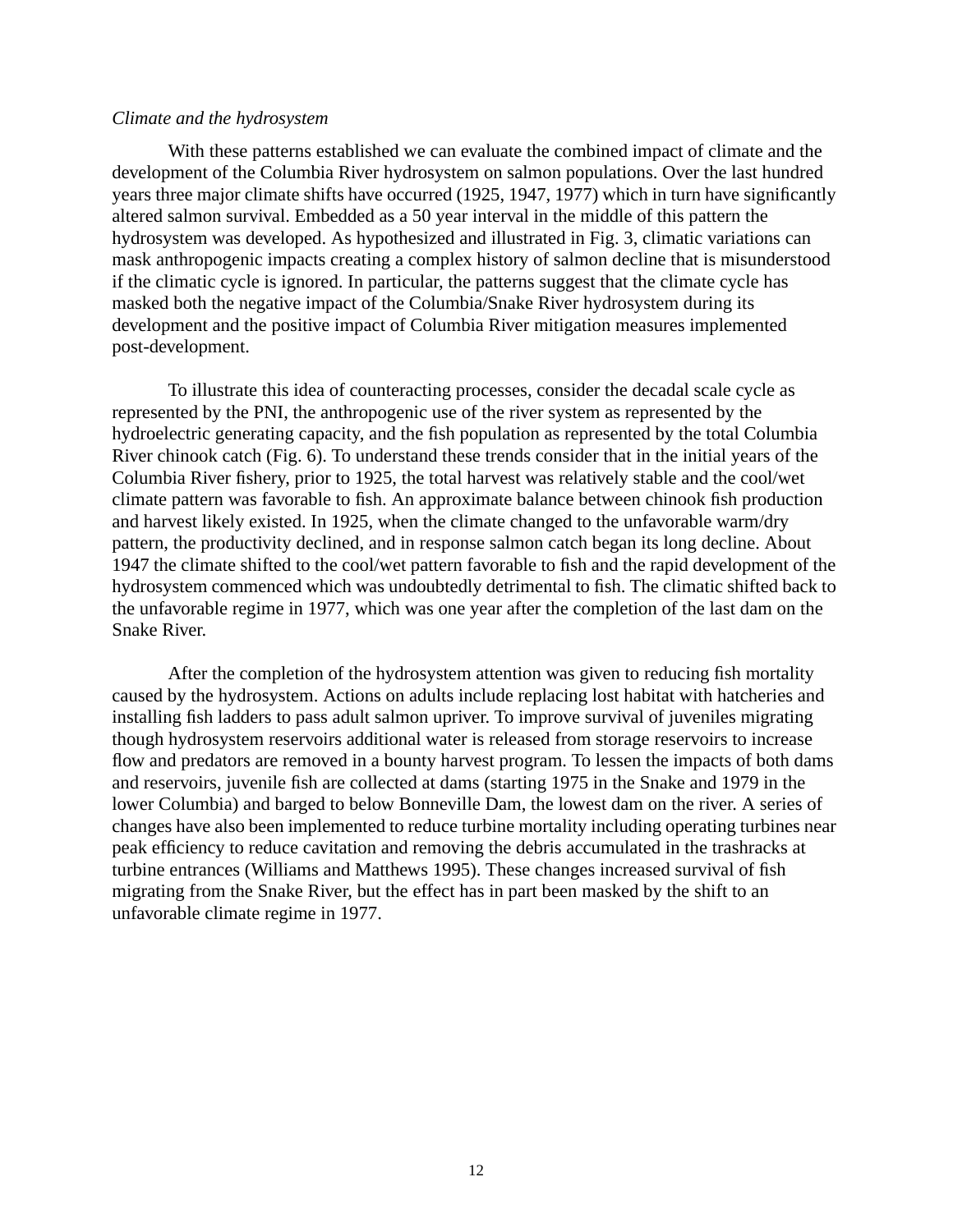

**Fig. 6** Relationship of the PNI climate index, Columbia River spring chinook catch and hydroelectric capacity.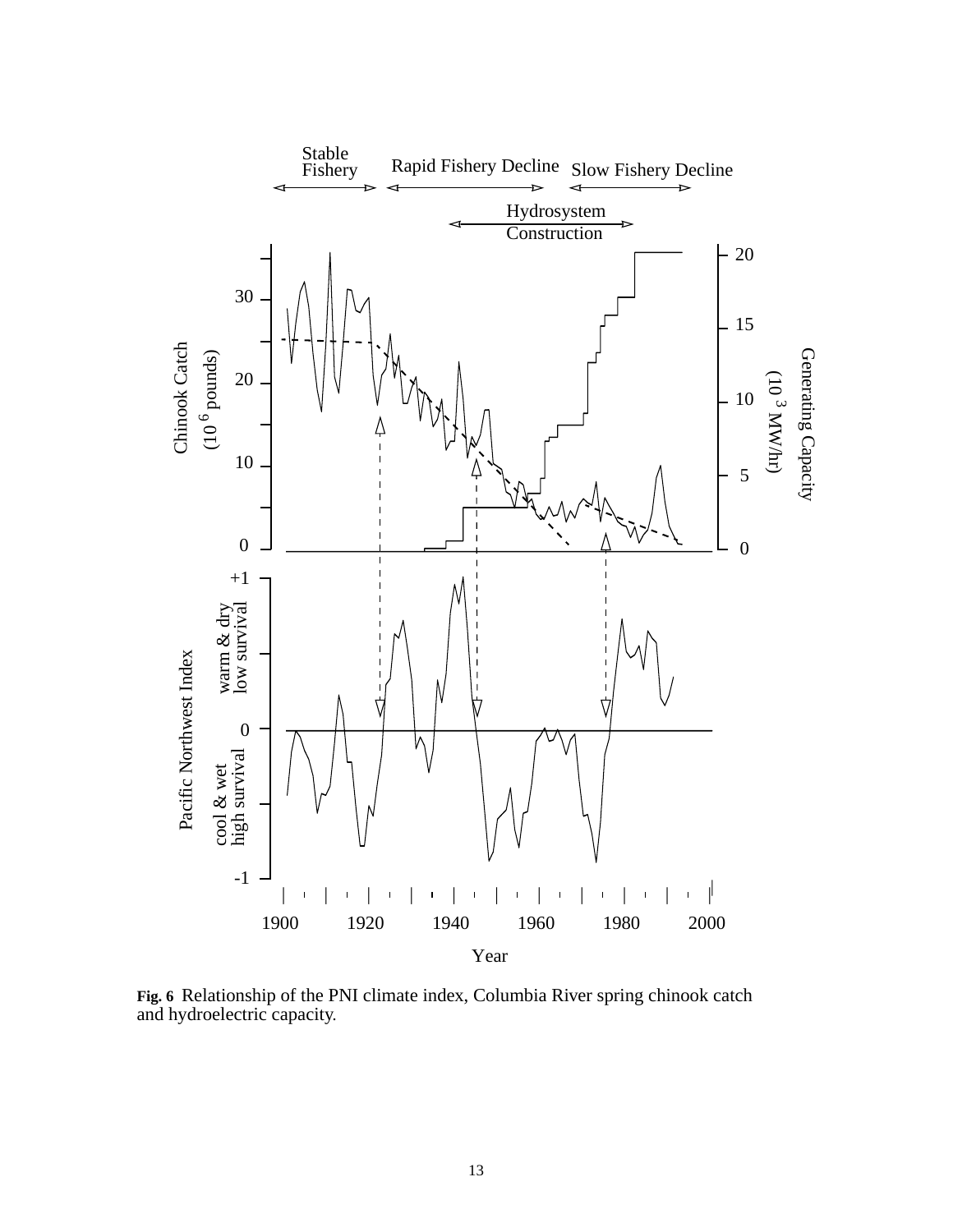## **Interaction of processes**

The scenario that the impacts of climatic and anthropogenic factors have been countervailing for a number of decades is based on a significant number of patterns observed over the entire North Pacific. Specific to the Columbia River though, the counteracting-factors hypothesis is also supported by patterns of modeled smolt survival and redd-count-based survival estimates which are correlated with the PNI pattern.

#### *Salmon survival and climate patterns*

Smolt hydrosystem passage survival over the past three decades was estimated using the CRiSP mainstem passage model (Anderson et al. 1996). The model accounts for smolt migration mortality from exposure to predators, dissolved gas supersaturation and dam passage. The model characterizes hydrosystem operations, fish transportation schedules, flow, temperature and dissolved gas for each day from 1966 through 1995. The model's reservoir mortality algorithm was calibrated with data from a predator consumption study conducted in the 1980s (Rieman et al. 1991) and dam passage mortality was calibrated with studies conducted over three decades and mortality from gas bubble disease was calibrated to laboratory studies. Fish migration rate was calibrated with fish travel time data collected from PIT tag studies conducted between 1989 and 1996 (Zabel and Anderson 1997). Model predictions were compared to over fifty spring chinook smolt survival estimates derived from mark recapture studies conducted between 1966 and 1996 over different reaches of the river and for different stages of construction of the hydrosystem. The predicted vs. observed survivals have a one-to-one relationship with  $r^2 = 0.7$ .

To characterize the hydrosystem impact on juvenile salmon over the past three decades, yearly survivals were determined between a Snake River tributary and the Columbia River estuary. The survival, including barge and in-river migrating fish was high in the late 1960s, dropped to very low values in the 1970s and then increased (Fig. 7). Between 1966 and 1969 fish encountered only Ice Harbor dam on the Snake River and three Columbia River dams. The model estimated survival was about 40%. In 1969 Lower Monumental Dam was put in service above Ice Harbor Dam. Because the dam was initially operated without turbines the entire river flow was spilled, creating gas supersaturation levels well above 130%. High spill and dissolved gas levels also occurred when Little Goose and Lower Granite dams were put in service with only half their turbines in 1970 and 1976 respectively. During these years hydro operations were not optimized for fish survival (Raymond 1979, Williams and Matthews 1995). To complicate matters, 1973 had extremely low flows resulting in longer fish travel times and increased exposure to predators. As a result of these construction and operation conditions the system survival of juvenile fish dropped to under 10%. Following this period, modeled system survival increased for two reasons. First, the supersaturation problems were solved at Snake River dams when full complement of turbines were installed. This allowed water to pass through turbines instead of being spill. Second, increased collection and transportation of smolts around dams increased survival resulting in a 60 to 70% survival of smolts to the estuary. In terms of river passage alone the model indicates that the survival in the 1990s is equal to the survival in the 1960s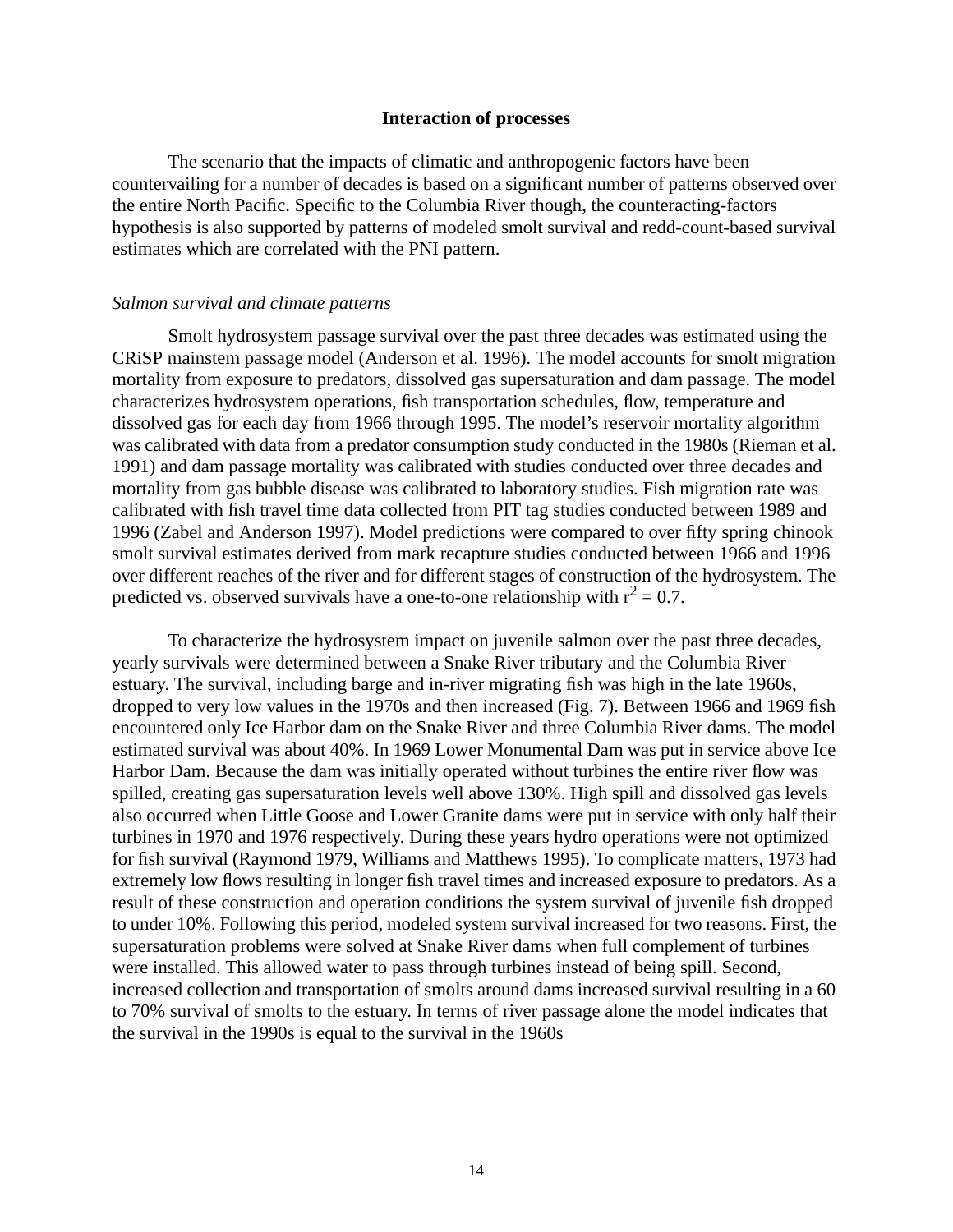These high estimates of survival depend on the rate fish survive transportation in barges. This estimate is based on experiments that compared the percent survival-to-adults of fish that were transported to the percent survival-to-adults of fish that migrated through the river. The ratio of smolt-to-adult survivals when combined with in-river survival estimates provides an estimate of transportation survival. For spring chinook transportation survival was estimated for to be 89% in this analysis. That is, 89% of the fish transported through the hydrosystem are estimated to survive juvenile passage.

To explore the counteracting factors hypothesis, a measure of smolt-to-adult survival for Snake River spring chinook has been used (Raymond 1988, Schmitten et al. 1995). In the measure the smolt out-migration population size is derived from counts of adult spawners estimated from redd counts on the spawning grounds. The returning adults are estimated from adult escapement counts. The resulting smolt-to-adult survival includes smolt migration survival, survival of adults in the ocean, survival in upriver migration and their spawning success. This survival was high in 1965. It declined and remained low between 1970 the early 1990s, which are the most recent stock recruitment data (Fig. 7).

Finally Fig. 7 shows a normalized form of the PNI where high values represent the cool/wet regime and low values represent the warm/dry regime. Although it is not possible to identify what parts of the life history is most affected by conditions characterized by the PNI, studies of climatic effects on the North Pacific ecosystem (Pearcy 1992) suggest a survival correlation with the PNI may be the result of conditions affecting smolts during ocean entry.



**Fig. 7** Trends of PNI climate indicator, CRiSP estimated smolt migration survival from the Snake River Basin to the Columbia River Estuary and a measure of the smolt-to-adult (x10) survival of Snake River fish.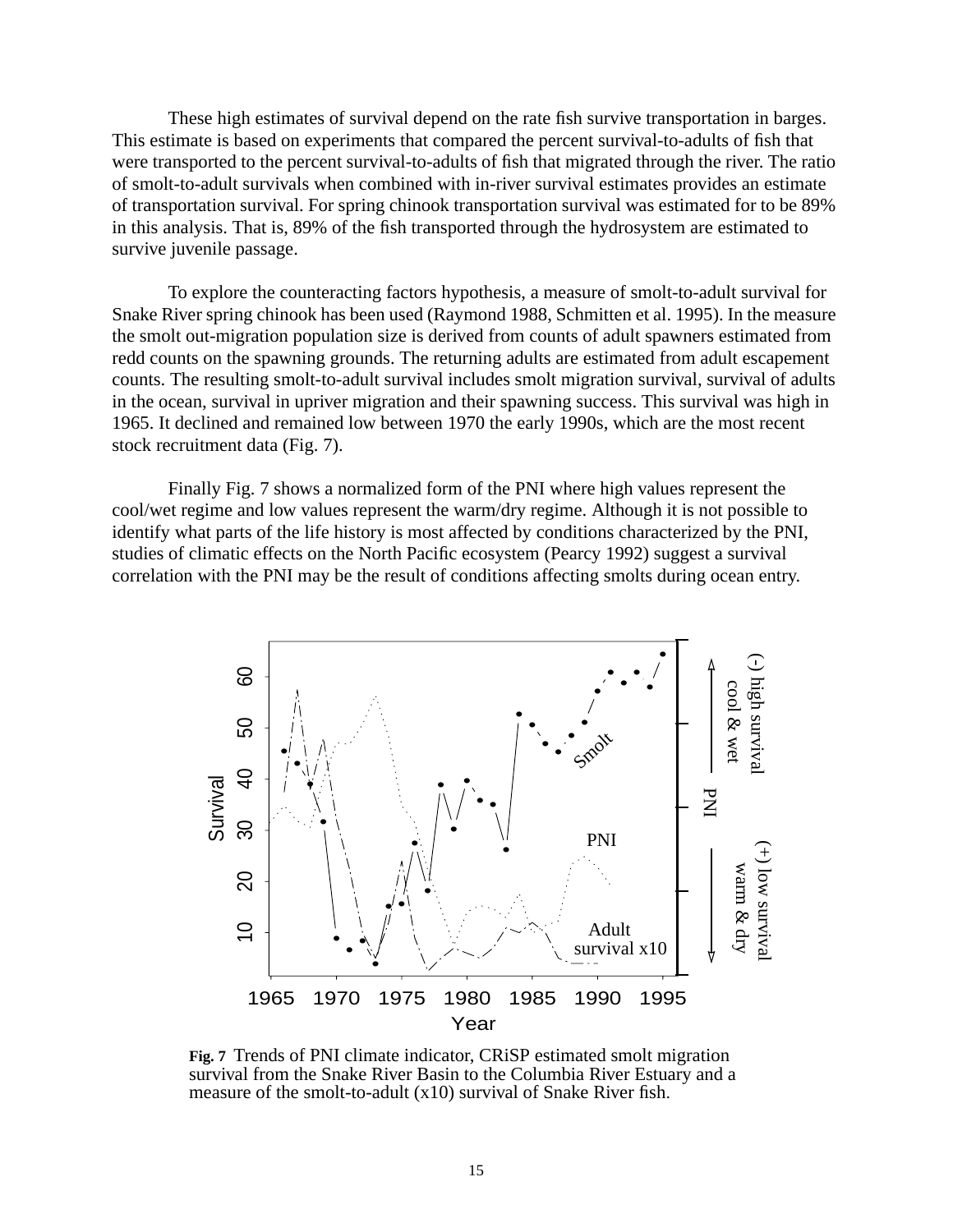Over the past three decades climate and river conditions had nearly opposite trends relative to smolt survival (Fig. 7). In the early 1970's the PNI climatic index indicated a cool/wet Pacific Northwest climate, favorable to spring chinook, while the smolt river passage survival was at its all time low. After 1975 the climate indicators declined, indicating a shift to warm/dry salmon unfavorable climate, while the river survival steadily increased. The opposite trends in the PNI and smolt survival suggest that climate and hydrosystem impacts on have counteracted each other over the past several decades. When smolt river survival was lowest, the climate was most favorable to ocean survival, and when the river survival was highest the climate was least favorable to salmon survival. The counteraction between hydrosystem and climate survivals should be reflected in the smolt-to-adult survival. This is in fact the case, with the smolt-to-adult survival trend following the smolt passage survival through 1975 and then remaining low with warm/dry PNI values.

### *Quantifying climate and anthropogenic processes*

Although evidence strongly suggests that decadal scale processes and anthropogenic changes interact and complicate the interpretation of the causes for fish stock variations, it is another matter to separate the effects of each process using historical data or new experiments. To evaluate the impact of climatic and anthropogenic variables the climate variables can, in principle, be defined by the three methods identified by Adkins et al (1996). The impact of anthropogenic actions though, needs to be quantified by an "anthropogenic effect index." For example, the hydrosystem impact might be quantified by the number of dams fish pass, an estimate of passage mortality, or specific to the Columbia River system, the percent of fish transported. We may express the anthropogenic impact of dams on mortality by setting  $\alpha(t) = c_i D_{i,t}$  where *D* is the number of dams a fish passes and this may change as dams are constructed. Anthropogenic and climate impacts might also be separated through a "differential influence" method incorporating stocks with a common climate influence but different anthropogenic influences. For the Columbia River this method requires information on stock passing through different numbers of dams but experiencing a common environmental factor. The two methods are also distinguished in the grouping of stocks used in the analyses. The effects of dams method groups stocks with common climate and anthropogenic influences and seeks to resolve the two factors by the temporal changes in the indices. For the Columbia River this means stocks from a single subbasin are used in an analysis. In the differential influence method stocks from several subbasins are combined. This requires spawner recruitment data from in the Snake River and from the lower Columbia stocks.

Several problems make separating of climatic and anthropogenic factors difficult with these techniques. An effects of dam method may demonstrate a relationship between stock declines and increases in dam indices but a correlation over time does not, of itself, imply the dams are responsible for stock decline As such, if actions were taken to remove dams, it is not clear that the stocks decline would reverse. A biological basis is required to connect indices to processes that alter stock productivity. In the differential method the assumption that stocks experience similar climate influences is required, but if the assumption is violated any differential climate impacts would bias estimate of the anthropogenic impact. These types of problems become significant when identifying the potential effect of mitigating the anthropogenic factors through actions.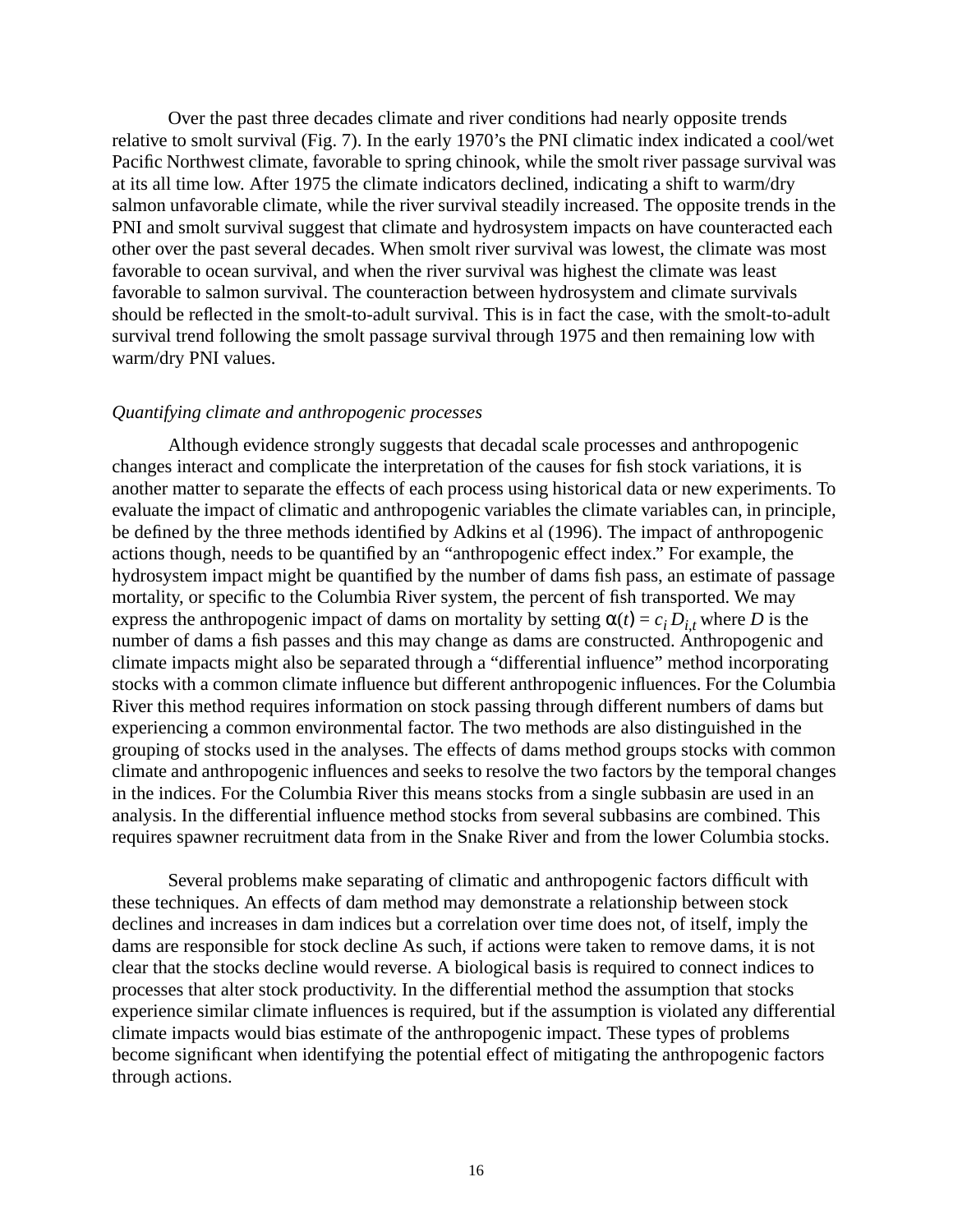## **Conclusions**

In this paper I illustrate the importance of resolving the interaction of anthropogenic and natural factors when exploring the historical causes of a population decline and in planning stock recovery actions. This analysis shows that the ratchet-like extinction process proposed by Lawson (1993) and Lichatowich and Mobrand (1995) is relevant to Columbia River salmon. It is clear that Columbia River salmon declines are the result of a long history of development of the river system which has been modified by three major climate regime shifts. A significant drop in Columbia River salmon harvest about 1925 (Fig. 1), marked the beginning of a long stock decline well before the construction of the hydrosystem. This event was likely the result of overharvest being accentuated by the 1925 climate/ocean shift from favorable to unfavorable conditions. The shift of the ocean/climate regime to fish favorable conditions in 1947 counteracted the detrimental effects hydrosystem construction between 1932 and 1977. A shift back to fish unfavorable conditions counteracted the mitigation efforts over that last twenty years.

This interaction of climate and dam operations has more than historical significance: by ignoring climate cycles salmon managers may misinterpret the effectiveness of the recent stock recovery efforts, and in particular they underestimate the benefits of smolt transportation. Several proposed recovery plans for the endangered Snake River salmon (Schmitten 1995, CRITFC 1995, Williams et al. 1996) directly or indirectly assume that the past twenty years of salmon mitigation efforts have been ineffective, since salmon runs have continued to decline. These plans, to differing degrees, propose to de-emphasize fish transportation and advocate in-river passage using higher flows from storage reservoirs, spilling water at dams, and drawing down the reservoirs behind the dams to improve water velocity and fish habitat. The premise is that these actions will mimic the natural river conditions that occurred in the past when fish runs were larger. Whatever the effect of these proposed actions, it is in my opinion, unlikely that they will approach the benefit of a climatic shift back to a fish favorable cool/wet regime. Plans that eliminate beneficial programs, such as fish transportation, will only worsen the present situation.

In a larger perspective the consequences of ignoring the complex and long-term interactions of climatic cycles and anthropogenic actions and focusing instead on simple short term explanations are significant. In particular, when dealing with endangered species a narrow focus may lead to misguided beliefs on the success and failures of restoration efforts. It is only through a long term ecological perspective, embracing natural and anthropogenic interactions, that society can assess the actual impact of human activities and realistically identify options and limitations faced when correcting environmental damage accumulated over decades.

## **Acknowledgments**

This work was supported by Bonneville Power Administration under contract DE-BI79-89BP02347. I wish to thank Nathan Mantua and Richard Zabel for their useful comments.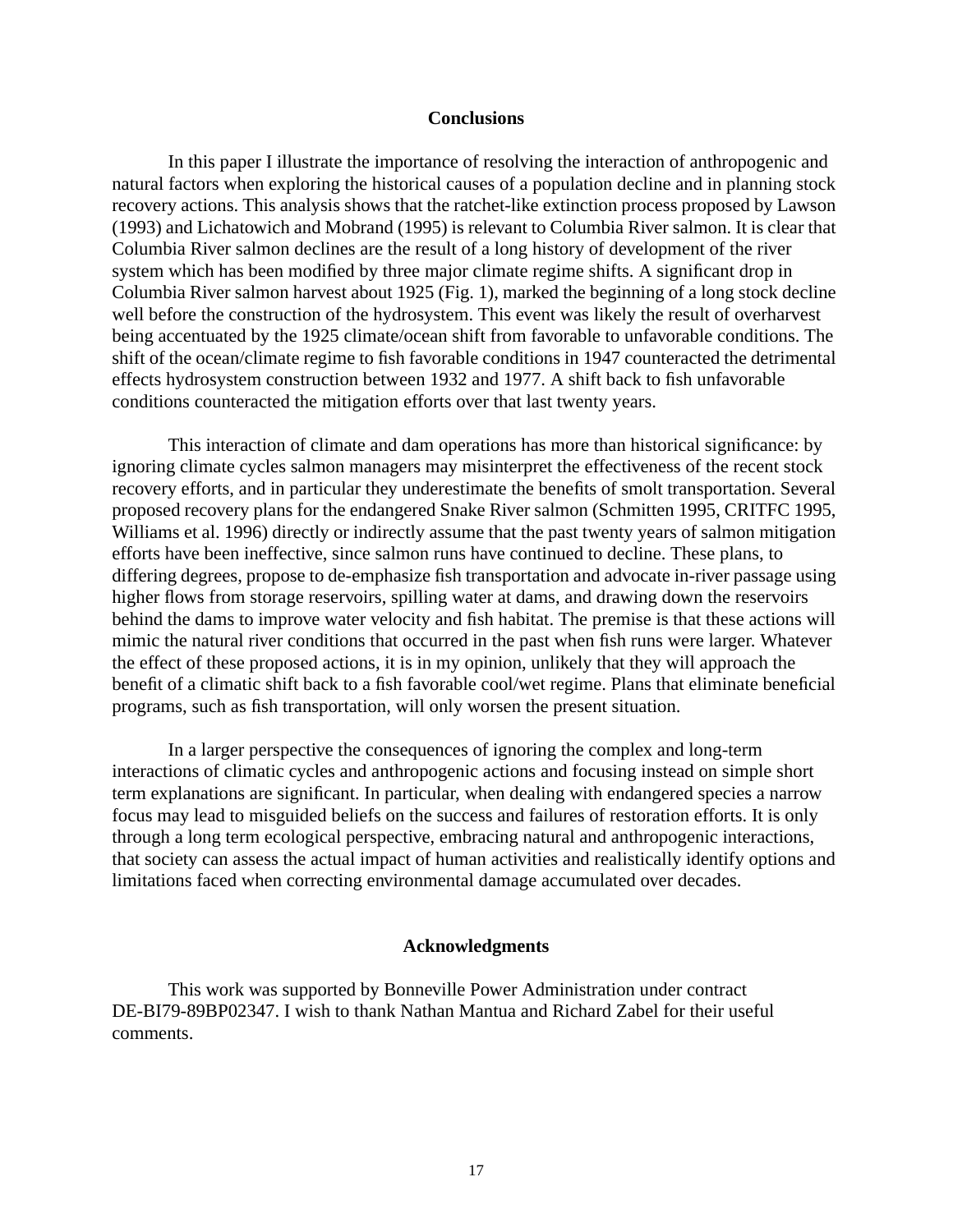# **References**

- Adkins, M.D., R.M. Peterman, M.F. Lapointe, D.M. Gillis and J. Korman. 1996. Alternative models of climate effects on sockeye salmon, Oncorhynchus nerka, productivity in Bristol Bay, Alaska, and the Fraser River, British Columbia. Fisheries Oceanography 5:137-152.
- Anderson, J.J., J.A. Hayes and R.C. Zabel. 1996. Columbia River Salmon Passage Model. CRiSP1.5: Theory, Calibration and Validation. May 21, 1996. University of Washington, Columbia Basin Research, Box 358218, Seattle, Washington, 98195.
- Baumgartner, T. R., A. Soutar and V.Ferreira-Bartrina. 1992. Reconstruction of the history of Pacific sardine and northern anchovy populations over the past two millennia from sediments of the Santa Barbara Basin, California. CalCOFI Report 33:24-40.
- Bakun, A. 1996. Patterns in the Ocean Ocean Processes and Marine Populations Dynamics. California Sea Grant College System, NOAA.
- Beamish, R. J. 1993. Climate and exceptional fish production off the west coast of North America. Canadian Journal of Fisheries and Aquatic Sciences 50:2270-2291.
- Beamish, R. J. 1995. Climate Change and Northern Fish Populations. Canadian Special Publication of Canadian Fisheries and Aquatic Sciences 121.
- Beamish, R. J. and D. R. Bouillon. 1993. Pacific salmon production trends in relation to climate. Canadian Journal of Fisheries and Aquatic Sciences 50:1002-1016.
- Brodeur, R. D. and D. M. Ware. 1992. Long-term variability in zooplankton biomass in the subarctic Pacific Ocean. Fisheries Oceanography 1(1):32-38.
- Brodeur, R. D. and D. M. Ware. 1995. Interdecadal variability in distribution and catch rates of epipelagic nekton in the Northeast Pacific Ocean. Pages 329-356 *in* R. J. Beamish, editor. Climate Change and Northern Fish Populations. Canadian Special Publication of Canadian Fisheries and Aquatic Sciences 121.
- Cayan, D.R. and D.H. Peterson. 1989. The influence of North Pacific atmospheric circulation on the streamflow in the west. Pages 375-398 *in* D. H. Peterson, editor. Aspects of Climate Variability in the Pacific and Western Americas. American Geophysical Union Geophysical Monograph 55.
- Cooney, R.T., T. M. Willette, S. Sharr, D. Sharp, and J. Olsen. 1995. The effect of climate on North Pacific pink salmon (*Oncorhynchus gorbuscha*) production: examining some details of a natural experiment. Pages 475-482 *in* R.J. Beamish, editor. Canadian Special Publication of Canadian Fisheries and Aquatic Sciences 121.
- Coronado-Hernandez, M. C. 1995. Spatial and temporal factors affecting survival of hatchery-reared chinook, coho and steelhead in the Pacific Northwest. Ph.D. Dissertation. University of Washington.
- CRITFC. 1995. Wy-Kan0Ush-Mi Wa-Kish-Wit: Spirit of the Salmon. The Columbia River Anadromous Fish Restoration Plan of the Nez Perce, Umatilla, Warm springs, and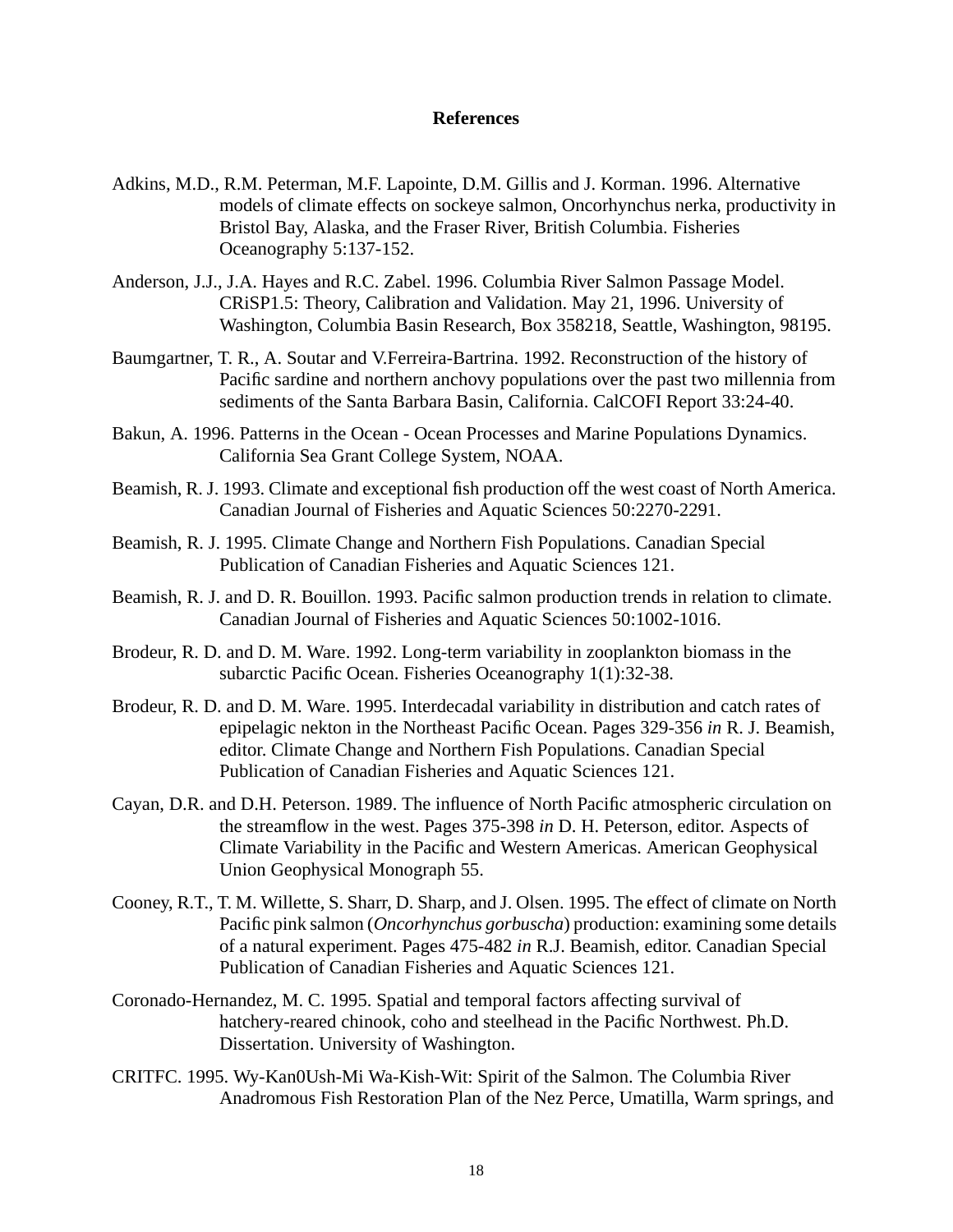Yakama Tribes. Volume I.

- Currie, R. G. and R. W. Fairbridge. 1986. Periodic 18.6-year and cyclic 11-year signals in northeastern United States precipitation data. Journal of Climatology 8:255-281.
- Ebbesmeyer, C.C., D. R. Cayan, D. R. McLain, F. H. Nichols, D. H. Peterson and K.T. Redmond. 1991. 1976 step in the Pacific climate: forty environmental changes between 1968-1975 and 1977-1984. Pages 120-141 *in* J.L. Betancourt and V.L. Sharp, editors. Proceedings Seventh Annual Pacific climate (PACLIM) Workshop, April 1990. California Dept. of Water Resources. Interagency Ecological Studies Program Technical Report 26.
- Ebbesmeyer, C.C. and R.M. Strickland. 1995. Oyster Condition and Climate: Evidence from Willapa Bay. Publication WSG-MR 95-02, Washington Sea Grant Program, University of Washington, Seattle, Washington, 11p.
- Ebel, W. J., C. D. Becker, J. W. Mullan and H. L. Raymond. 1989. The Columbia River toward a holistic understanding. Pages 205-219 *in* D.P. Dodge, editor. Proceedings of the International Large River Symposium. Canadian Special Publication of Fisheries and Aquatic Sciences 106.
- Emery, W. J. and K. H. Hamilton. 1985. Atmospheric forcing of interannual variability in the North Pacific Ocean; connections with el Niño. Journal of Geophysical Research 90:857-868.
- Francis, R.C. 1993. Climate change and salmon production in the North Pacific Ocean. Pages 33-43 *in* K.T. Redmond and V.J. Tharp, editors. Proceedings of the Ninth Annual Pacific Climate (PACLIM) Workshop, April 21-24, 1992. California Dept. of Water Resources. Interagency Ecological Study Program Technical Report 34.
- Francis, R.C. and S. R. Hare. 1994. Decadal-scale regime shifts in the large marine ecosystems of the Northeast Pacific: a case for historical science. Fisheries Oceanography 3(4):279-291.
- Francis, R.C., and T.H. Sibely. (1991). Climate change and fisheries: what are the real issues? Northwest Environmental Journal 7:295-307.
- Gargett, A.E. 1997. The optimal stability 'window': a mechanism underlying decadal fluctuations in North Pacific salmon stocks? Fisheries Oceanography 6:2,109-117.
- Gantz, M. H. 1992. Climate variability, climate change, and fisheries. Cambridge University Press.
- Graham, N. E. 1994. Decadal-scale climate variability in the tropical and North Pacific during the 1970s and 1980s: Observations and model results. Climate Dynamics 10:135-162.
- Helle, J.H. and M. S. Hoffman 1995. Size decline and older age at maturity of two chum salmon (*Oncorhynchus keta*) stocks in the western North America, 1972-92. Pages 245-260 *in* R. J. Beamish, editor. Canadian Special Publication of Canadian Fisheries and Aquatic Sciences 121.
- Hollowed, A. B. and W. S. Wooster. 1992. Variability of winter ocean conditions and strong year classes of Northeast Pacific groundfish. ICES Marine Science Symposia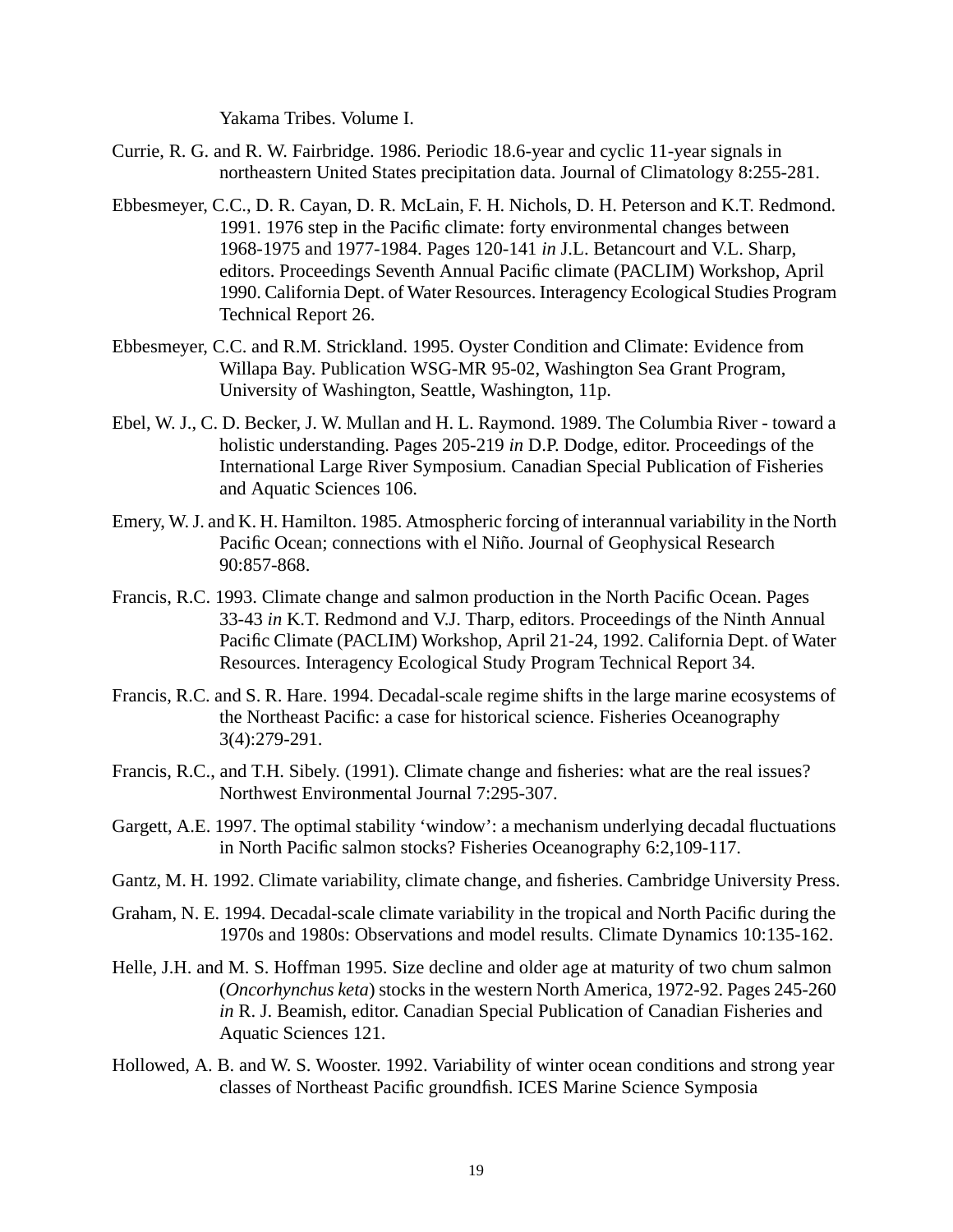195:433-444.

- Ingraham, W. J. Jr., C. C. Ebbesmeyer, R. A. Hinrichsen. In press. Sea surface drift and tree rings signal imminent decadal shift of Northeastern Pacific Subarctic water movement. Eos.
- Kawasaki, T. 1984. Why do some fishes have wide fluctuations in their numbers? A biological basis of fluctuation from the viewpoint of evolutionary ecology. Pages 1065-1080 *in* G. D. Sharp and J. Csirke, editors. Proceedings of the Expert Consultation to Examine Changes in Abundance and Species composition of Neritic Fish Resources. FAO Fisheries Report 291(3).
- Kerr, R. A. 1995. A fickle sun could be altering earth's climate after all. Science 269:633.
- Lagerloef, G.E. 1995. Interdecadal variations in the Alaska Gyre. Journal of Physical Oceanography 25:2242-2258.
- Lawson, P. W. 1993. Cycles in ocean productivity, trends in habitat quality, and the restoration of salmon runs in Oregon. Fisheries 18(8):6-10.
- Lichatowich, J. E. and L. E. Mobrand. 1995. Analysis of chinook salmon in the Columbia River from an ecosystem perspective. Bonneville Power Administration, U.S. Dept. of Energy pub. DOE/BP-251-5-2 May 1995, 825.
- Mantua, N.J., S.R. Hare, Y. Zhang, J.M. Wallace and R.C. Francis. 1997. A Pacific interdacadal climate oscillation with impacts on salmon production. Bulletin of the American Meteorological Society 78:1069-1079.
- McFarlane, G. A. and R. J. Beamish. 1992. Climatic influence linking copepod production with strong year-classes in sablefish, Anoplopoma fimbria. Canadian Journal of Fisheries and Aquatic Sciences 49:743-753.
- Miller, A. J., D.R. Cayan, T. P. Barnett, N. E. Graham and J. M. Oberhuber. 1994. The 1976-77 climate shift of the Pacific Ocean. Oceanography 7:21-26.
- Parker, K. S., T. C. Royer and R. B. Deriso. 1995. High-latitude climate forcing and tidal mixing by the 18.6-year lunar nodal cycle and low-frequency recruiting trends in Pacific halibut (Hippoglossus stenolepis). Pages 447-459 *in* R. J. Beamish, editor. Climate Change and Northern Fish Populations. Canadian Special Publication of Canadian Fisheries and Aquatic Sciences 121.
- Parma, A. 1994. Long-term trends in stock abundance. International Pacific Halibut Commission internal report.
- Raymond, H. L. 1979. Effects of dams and impoundments on migrations of juvenile chinook salmon and steelhead from the Snake river, 1966 to 1975. Transactions American Fisheries Society 108(6): 505-529.
- Raymond, H. L. 1988. Effects of hydroelectric development and fisheries enhancement on spring and summer chinook salmon and steelhead in the Columbia River basin. North American Journal of Fisheries Management 8:1-24.
- Reed, R.K. 1984. Flow of the Alaskan Stream and its variations. Deep-Sea Res. 31, 369-386.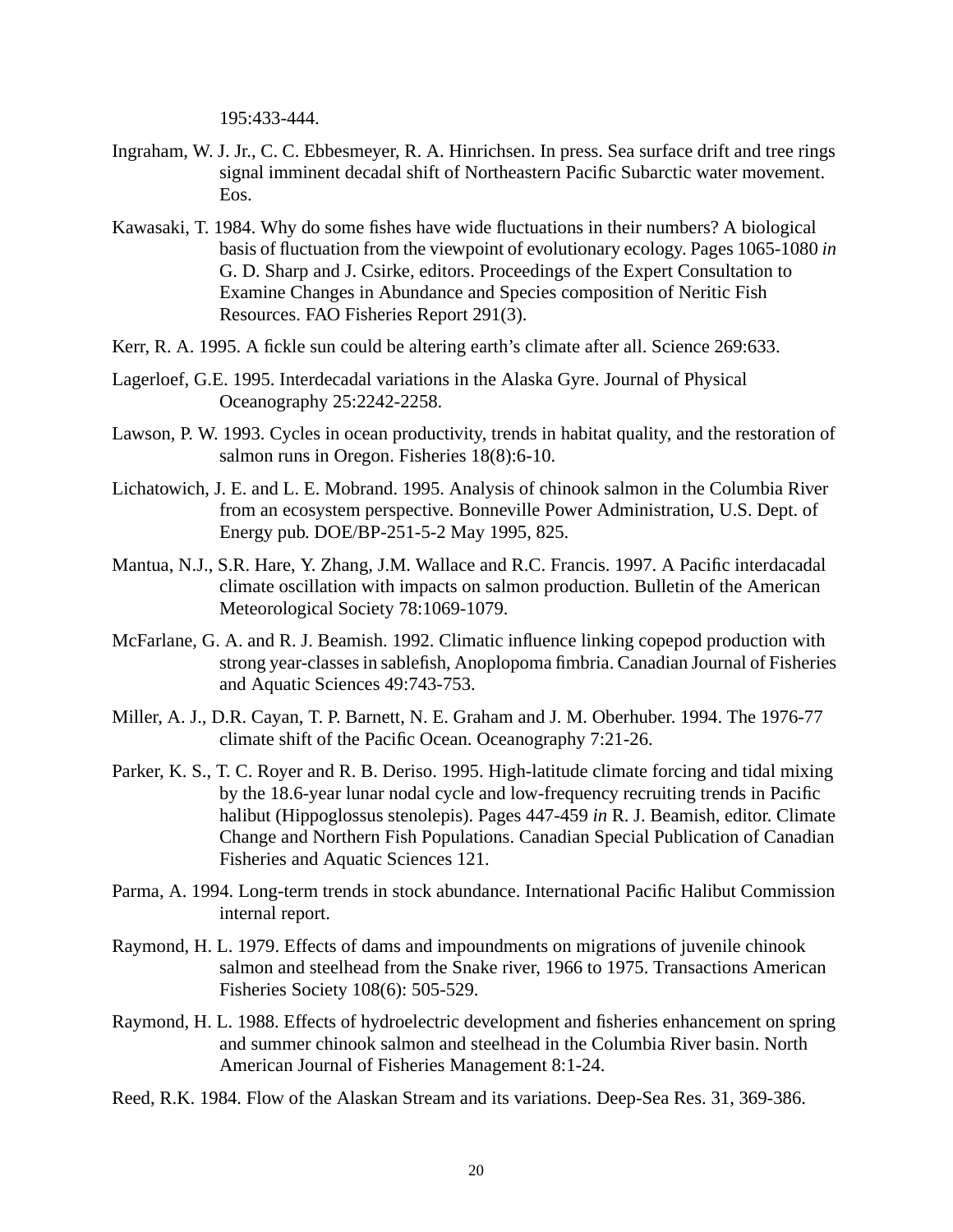- Rieman. B.E., R.C. Beamesderfer, S. Vigg, and T.P. Poe. 1991. Estimated loss of juvenile salmonids to predation by northern squawfish, walleyes and small mouth bass in John Day Reservoir, Columbia River. Transactions American Fisheries Society 120:448-458.
- Richards, K. J. and D. Olsen. 1993. Inter-basins comparison study: Columbia river Salmon Production Compared to Other West Coast Production Areas. Phase I. Study sponsored by the U.S. Army Corps of Engineers. April 1993.
- Roemmich, D. and J. McGowan. 1995. Climate warming and the decline of zooplankton in the California current. Science 267:1324-1326.
- Rothschild, B. J. 1995. Fishstock fluctuations as indicators of multidecadal fluctuations in the biological productivity of the ocean. Pages 107-117 *in* R.J. Beamish, editor. Canadian Special Publication of Canadian Fisheries and Aquatic Sciences 121.
- Schmitten, R., W. Stelle Jr. and R. P. Jones. 1995. Proposed recovery plan for Snake River salmon. U.S. Department of Commerce National Oceanographic and Atmospheric Administration, National Marine Fisheries Service. March 1995.
- Shaffer, M L. 1981. Minimum population sizes for species conservation. Biosicence 31:131-134.
- Soulé, M. E. 1987. Viable populations for conservation. Editor. Cambridge University Press Cambridge, UK.
- Smith, P. E. 1978. Biological effects of ocean variability: time and space scales of biological response. Rapports Pour-von Reunion de conseil internacionale Exploracion du Mer 173:117-127.
- Sharp, G. D. 1992 Fishery catch records, El Niño/southern Oscillation, and longer-term climate change as inferred from fish remains in marine sediments in H. E. Diaz and V.Markgraf (eds) *El Niño: Historical and Paleoclimatic Aspects of the southern Oscillation*. Cambridge University Press. Chapter 19 p. 379-417.
- Stouder, D. J. P. A. Bisson and R. J. Niaman. 1997. "Pacific Salmon and their ecosystems" status and future options. Chapman and Hall. New York.
- Thompson, G. G. 1991. Determining minimum viable populations under the Endangered Species Act. NOAA Technical Memorandum NMFS F/NWC-198.
- Trenberth, K. E. and J. W. Hurrell. 1994. Decadal atmosphere-ocean variations in the Pacific. Climate Dynamics 9:303-319.
- Valdivia, J. 1978. Anchoveta and El Niño. Rapports Pour-von Reunion de conseil internacionale Exploracion du Mer 173:196:202.
- van Amerongen, J. 1995 Bay harvest sets new record. Alaska Fisherman's Journal 18(9):6.
- van Loon, H. and K. Labizke. 1994. The 10-12 year atmospheric oscillation. Meterologie Zeitschfift 3:259.
- Venrick, E. L., J. A. McGowan, D. R. Cayan and T. L. Hayward. 1987. Climate and chlorophyll a: Long-term trends in the central North Pacific Ocean. Science 238:70-72.